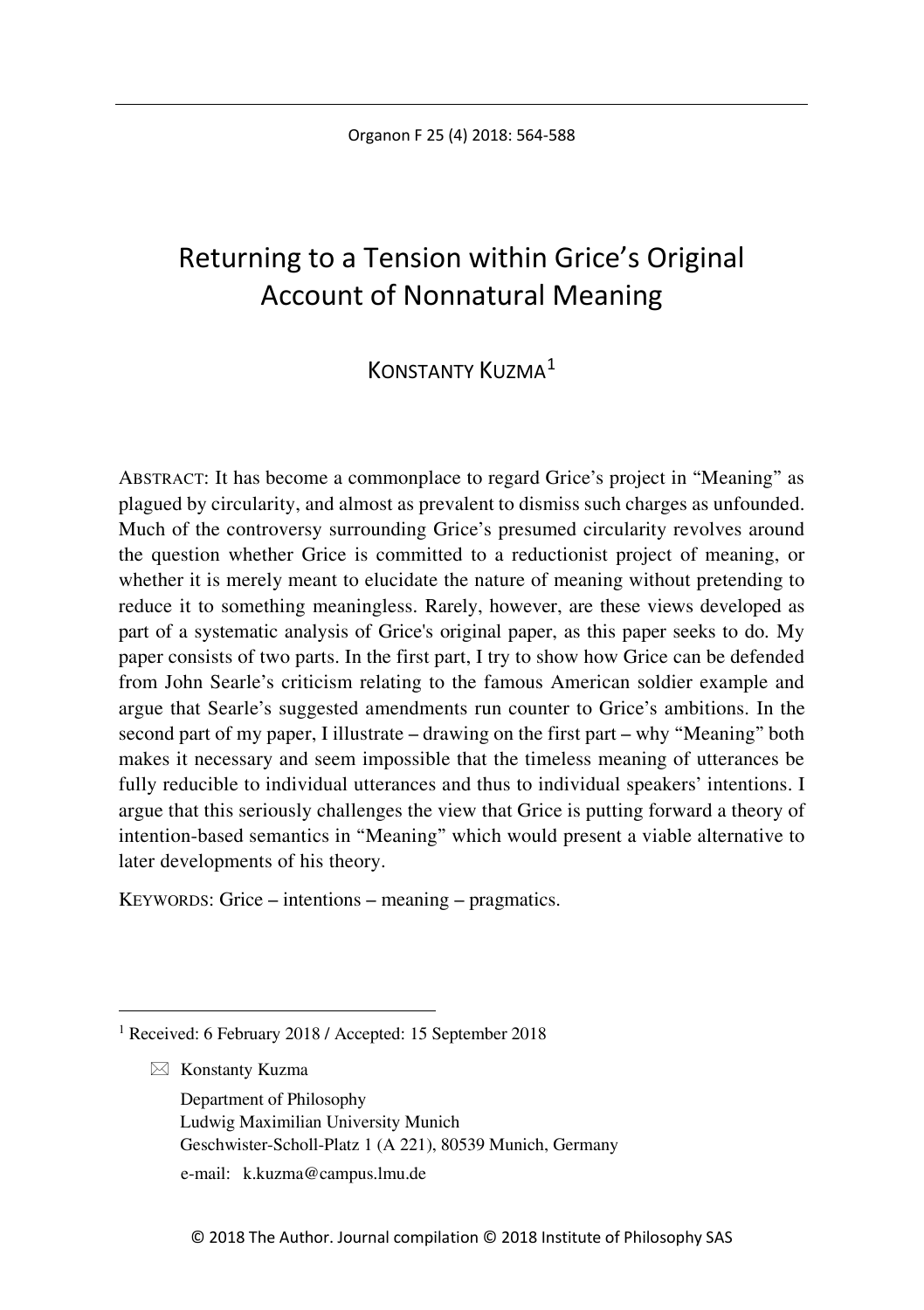## **0. Introduction**

This paper is first and foremost intended to return to and bring out a tension within Grice's seminal "Meaning". While the tension has previously been observed (it is explicitly stated in Strawson 1971 and Burge 1979), it is rarely formulated within the context of a systematic treatment of Grice's original theory of meaning, and to my mind never against the background of its wide implications. There seem to be two principal reasons for this situation. One is that Grice and Schiffer soon developed an alternative way of pursuing a broadly Gricean approach that does not rely on the self-referential intention of "Meaning" and is widely regarded to be the more promising path towards constructing an intention-based semantics (see Grice 1989f; Schiffer 1972). The other is that Grice has often been disassociated from the attempt to fully reduce the semantic to the psychological. As Avramides has argued at length, one can conceive of Grice's project as one of mutual elucidation rather than one-way reduction (cf. Avramides 1989, ch. 1). With this possibility in mind, one can return to Grice's original account from "Meaning" without falling prey to the tension I am about to delve into.

My paper does not pursue either of these approaches. In fact, it is orthogonal to the adequacy of the Schiffer/late Grice approach, and only relevant to the anti-reductionist insofar as it (implicitly) disassociates her from the project of an intention-based semantics. This is because the paper puts pressure on the third alternative the above landscape leaves open, which is to return to the original account of "Meaning" with a reductionist project in mind.<sup>[2](#page-1-0)</sup> I will argue that this is both the most natural way to read that original paper (Section 1), and the only hope of reconstructing "Meaning" as an account of intention-based semantics (Section 2). Because of this limited perspective on Grice's larger project, I will mainly draw on John Searle, who has argued that the self-referential intention from "Mean-ing" is key to a proper account of meaning (cf. Searle 2007, 14).<sup>[3](#page-1-1)</sup> My aim will be to show that Grice's original approach is inconsistent as an attempt

<span id="page-1-0"></span> <sup>2</sup> Thus, I pursue what Avramides refers to as a "strong, reductive interpretation" (Avramides 1989, 13).

<span id="page-1-1"></span><sup>&</sup>lt;sup>3</sup> This is so even though Searle also thinks Grice confuses the explanatory role selfreferentiality should play in such an account.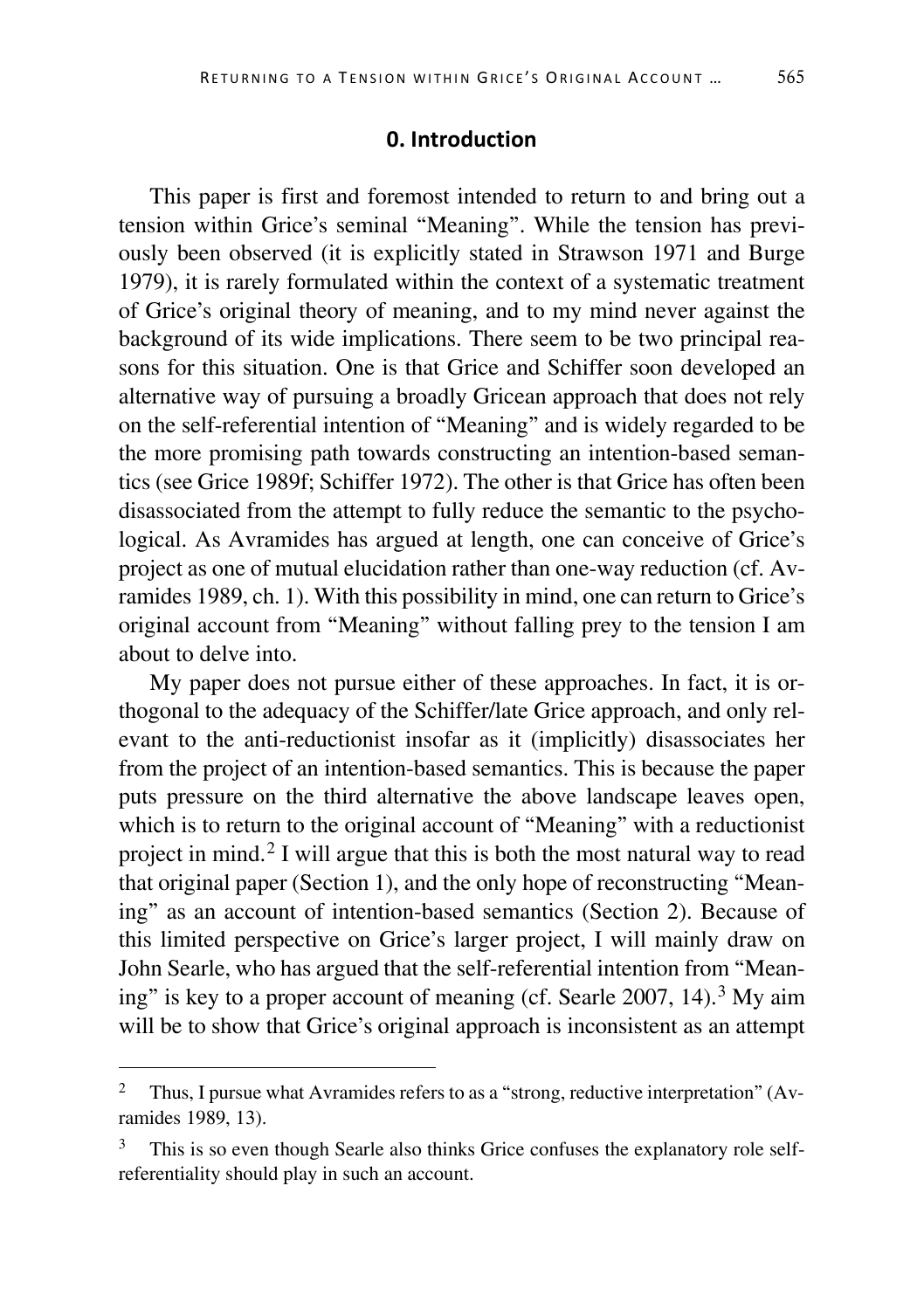to construct an intention-based semantics, so that pace Searle, we should not regard the self-reflexive intention as key to the Gricean project.[4](#page-2-0)

The tension my paper is concerned with is the following. As I will argue, "Meaning" both makes it necessary and seem impossible that the timeless meaning of utterances be fully reducible to individual utterances and thus of individual speaker's intentions.<sup>[5](#page-2-1)</sup> This is because for Grice to provide a theory of meaning – specifically, an intention-based semantics –, the explicatory dependency between timeless meaning and speaker's meaning must be oneway (this is the requirement meant to be brought out by the mildly dramatic talk of "full" reducibility as opposed to reducibility simpliciter above).<sup>[6](#page-2-2)</sup> That is, for Grice's project to succeed as an instance of intention-based semantics, timeless meaning must be analyzable in terms of speaker's meaning without semantic remainder.<sup>[7](#page-2-3)</sup> The fact that "That book is green" means what it means, for instance, must solely be a function of a community of speakers intending it to mean what it means. Once this requirement is brought into view, another difficulty arises, which is that there seems to be no way of meaning anything complex by one's utterances independent of the existence of timeless meaning. For example, there is no hope of meaning that the book over there is green without there being a set of conventions which fix the

<span id="page-2-0"></span> <sup>4</sup> The self-reflexive intention of "Meaning" has been confronted with concerns about its presumed circularity and implausibility, prompting the development of alternative approaches to the intended effect of an utterance. Cf. Neale (1992, 548); Recanati (1986); Sperber & Wilson (1986). I will argue that even if we grant Grice that there is nothing circular or implausible about the self-reflexive intention, one cannot both hold on to Grice's original account from "Meaning" and pursue the project of an intentionbased semantics. It is in this sense that the paper is meant to discredit Grice's original account as a viable intention-based alternative to later versions of the theory.

<span id="page-2-1"></span><sup>5</sup> Strawson acknowledges this tension but thinks that you need not posit full reducibility from a Gricean perspective (cf. Strawson 1971, 174). I discuss Strawson's solution in Section 2.

<span id="page-2-2"></span><sup>6</sup> Drawing on Grice's characterization of both terms, I use "speaker's meaning" to denote the meaning intended by the speaker in uttering an utterance, whereas "timeless meaning" denotes the conventional meaning of an utterance.

<span id="page-2-3"></span><sup>&</sup>lt;sup>7</sup> I borrow this way of framing the requirements of Grice's theory from Grandy  $\&$ Warner (2017). This sets my reading of Grice's original paper apart from interpretations that take Grice to merely aspire a reductionist project in the sense of conceptual elaboration (see e.g. Neale 1992).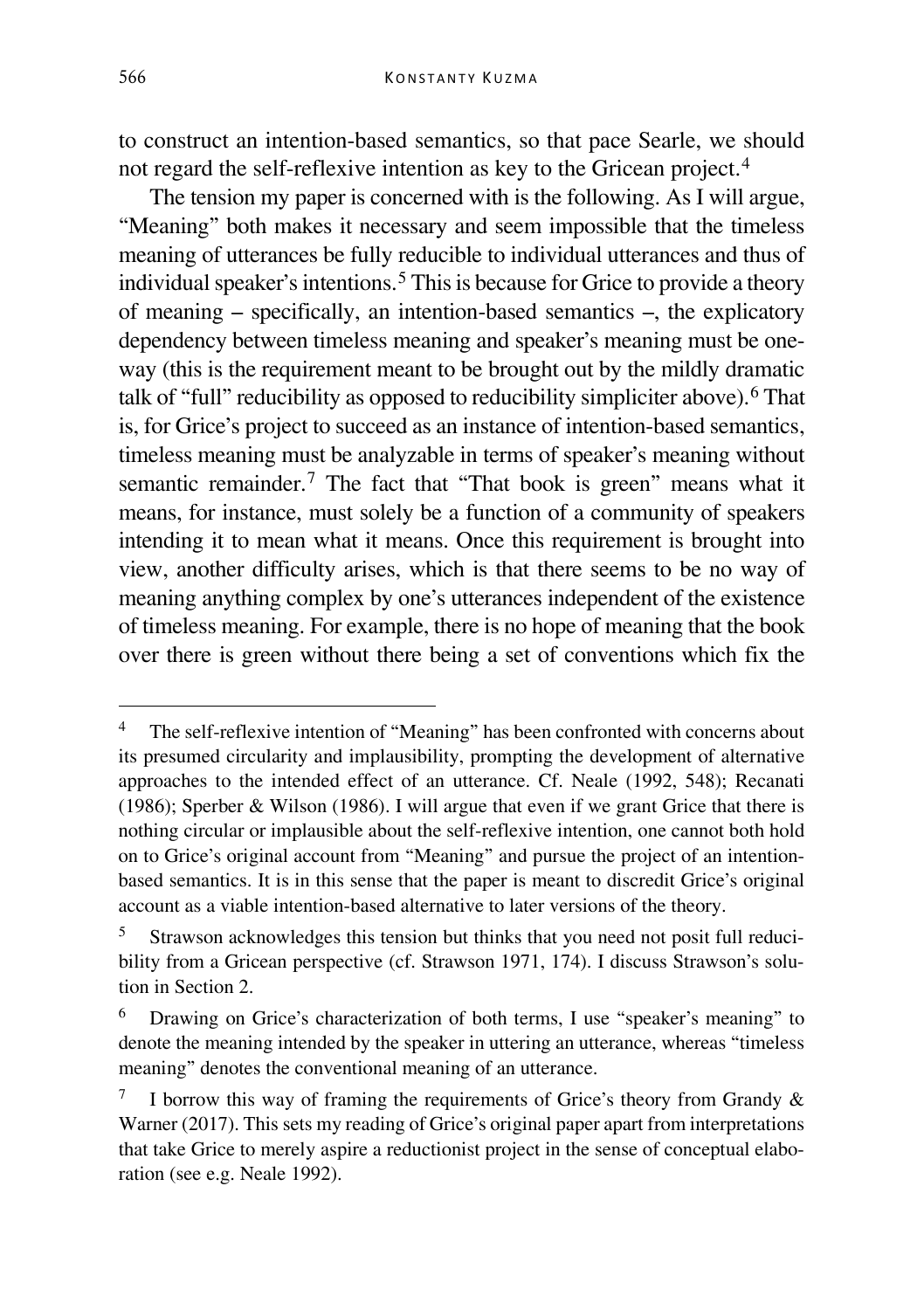meaning of a set of signs roughly synonymous to "That book is green". And that would of course mean that whatever the account presented in "Meaning" amounted to, it would not serve the reductionist project that Grice is aiming at. For that, again, would require timeless meaning to be fully reducible to speaker's meaning without semantic remainder.<sup>[8](#page-3-0)</sup>

I will approach the said tension through a discussion of two lines of criticisms that Searle has raised vis-à-vis Grice's conception of meaning. Though I share Searle's verdict that Grice fails to provide a theory of meaning, I share it for different reasons, meaning that the discussion of Searle will lead up to my criticism of Grice in a roundabout fashion. I will first rehearse Searle's criticism of Grice, then try and show how Grice can be defended against it, and finally argue that Searle's objections and his American soldier example (to which I will get shortly) can nevertheless help us see what is fundamentally problematic with the conception that Grice offers in "Meaning".

#### **1. Searle's criticism**

I will begin my discussion of John Searle's criticism of Grice with the arguments put forward in *Speech Acts*. Though Searle later revised the position argued for in *Speech Acts*, it will be helpful to briefly return to it. The object of Searle's inquiry in *Speech Acts*, then, is the central definition of nonnatural meaning argued for in "Meaning", which Searle cites in the following fashion:

To say that a speaker *S* meant something by *X* is to say that *S* intended the utterance of *X* to produce some effect in a hearer *H* by means of the recognition of this intention. (Searle 1969, 43)

<span id="page-3-0"></span>I stress Grandy and Warner's "without semantic remainder" proviso (see Grandy & Warner 2017) because there is an obvious sense in which Grice reduces all meaning to intentions. After all, speaker's meaning is constituted by intentions, while timeless meaning is nothing but regularities among those very intentions. The issue I will discuss towards the end of section 2 is that while intentions determine the individual meaning of utterances, they can only do so against the context of an already existing set of conventions.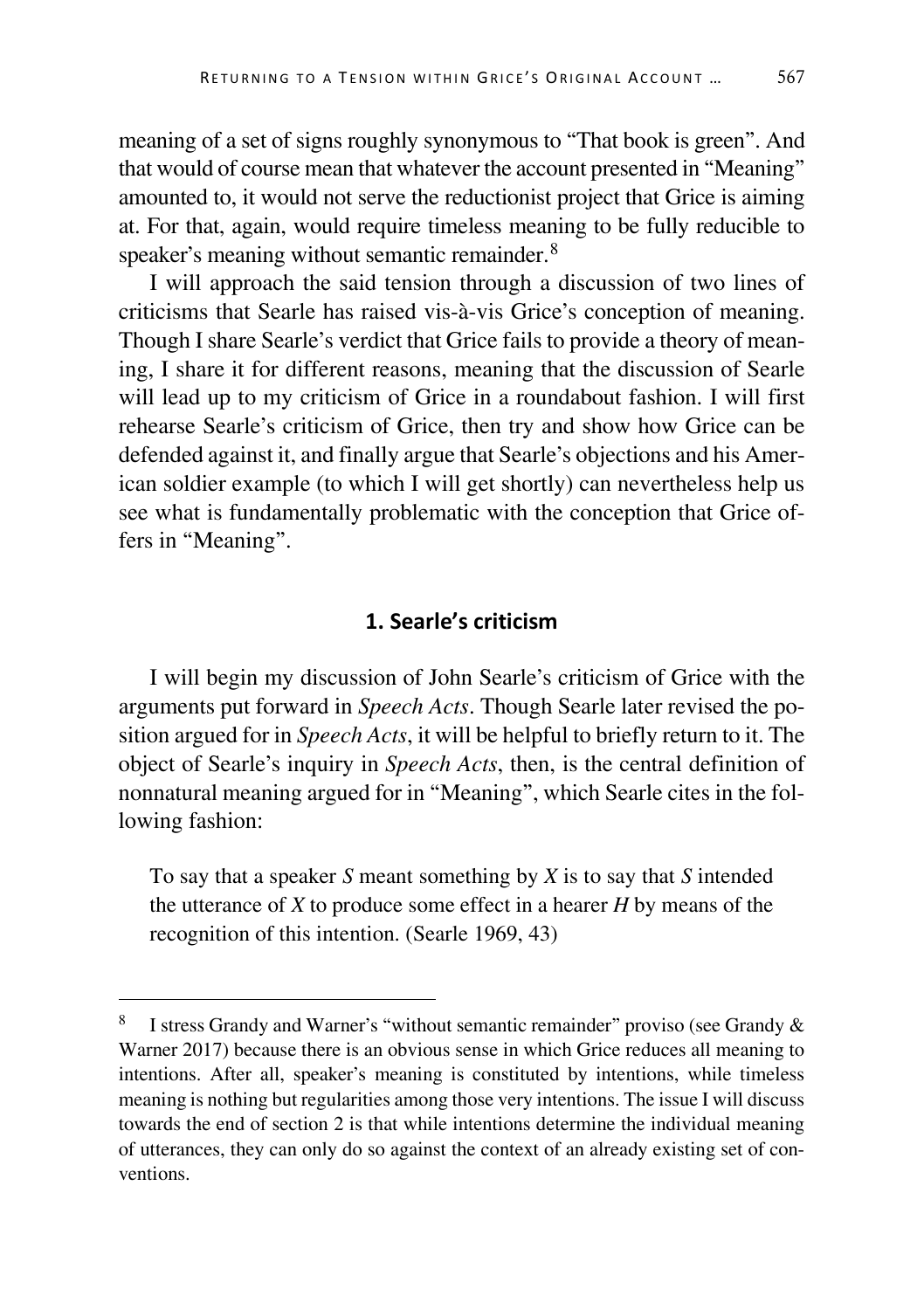It will be useful to have a shorthand for this definition, so let us call it Meaning<sup>NN</sup>. The purpose of Meaning<sup>NN</sup>'s self-reflexivity ("by means of the recognition of this intention") is to separate cases of nonnaturally meaning something from cases in which one intentionally produces an effect in someone without one's intention playing any part in the production of that effect. The latter case, Grice argues, would not be a case of nonnaturally meaning anything. An example for this case cited in "Meaning" is the scene of Herod presenting Salome with the head of John the Baptist (Grice 1989b, 218). While Herod intended to make Salome believe that John the Baptist has died by producing the latter's head on a platter, it is not the case (or so argues Grice) that Herod *meant* anything by showing her the head of Salome. Herod's intention to make Salome believe that John the Baptist is dead does not play a role in producing the effect of her believing that John the Baptist is dead. If, on the other hand, Herod had (to the unquestionable detriment of art history) relied on less dramatic means of getting the message across and simply *said*, "I had John the Baptist killed", his intention of getting her to know that John the Baptist is dead would have indeed played a part in producing that effect. Therefore, the latter case would have been a case of nonnatural meaning.<sup>[9](#page-4-0)</sup>

Searle takes issue with this account for two reasons. One is that Grice does not account for the way that meaning "can be a matter of rules or conventions" (Searle 1969, 43). In other words, Searle claims that "Meaning" does not acknowledge the way in which meaning something by one's utterance is connected to what that utterance usually means. The other is that Grice is supposed by Searle to be wrong about the intended effect of utterances. While "Meaning" states that nonnaturally meaning something by one's utterance (in the case of indicative sentences) is an instance of intending to "induce by *x* a belief in an audience" (Grice 1989b, 219), Searle thinks that it is merely an instance of producing understanding on the hearer's part. Since the latter objection is developed in Searle's recent paper "Grice on Meaning: 50 Years Later", the discussion of which I will

<span id="page-4-0"></span>It has been debated whether Grice's intuitions are correct concerning the contrast between natural and nonnatural meaning in the Herod example. In particular, it is controversial whether the self-reflexive clause (which posits that the intention to produce an effect must itself be intended to function as a reason for producing that effect) is needed. Cf. Neale (1992, 548); Recanati (1986); Sperber & Wilson (1986).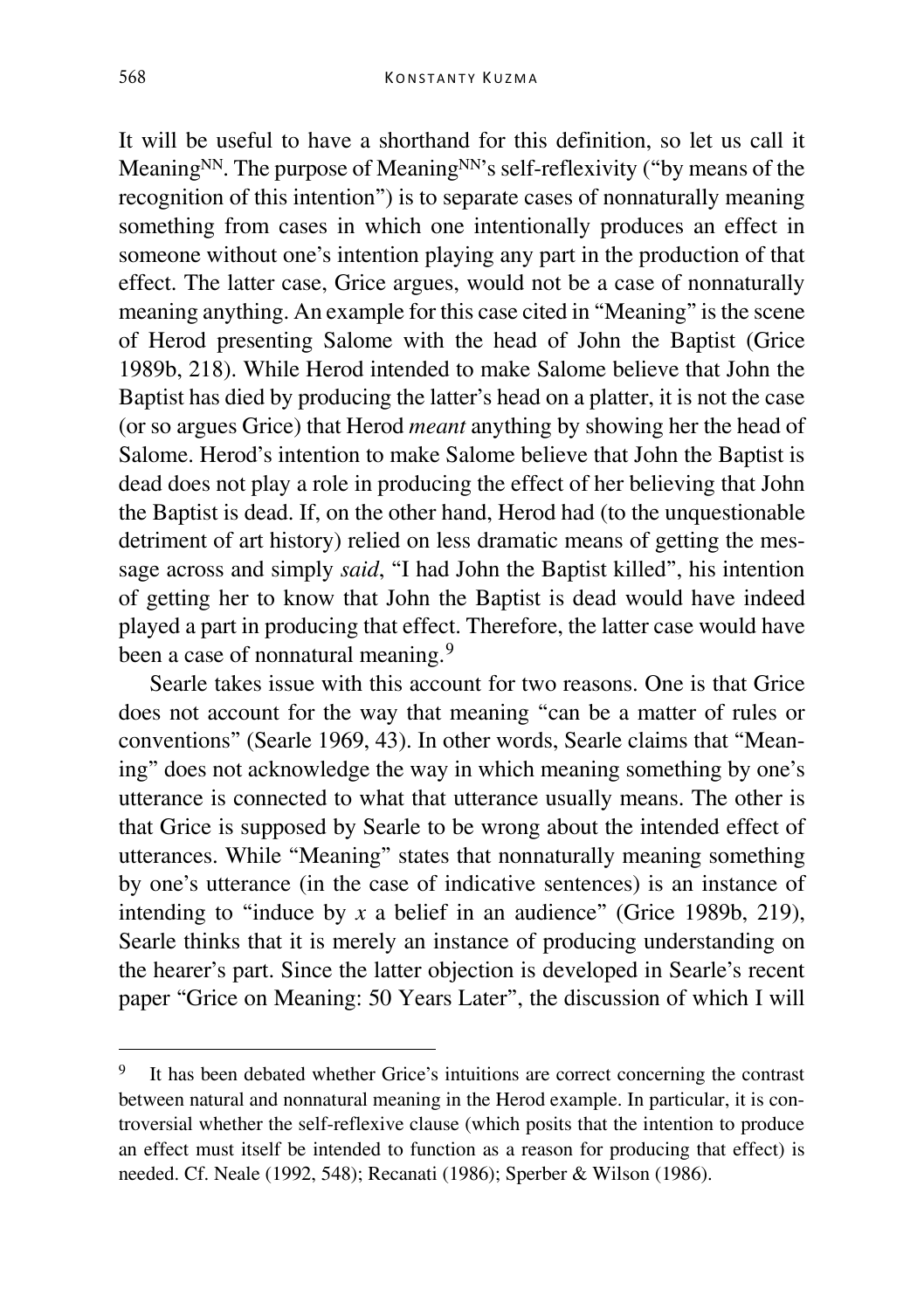take up shortly, I will – for the time being – concentrate on the first objection, i.e. that Grice's account fails to account for the connection between speaker's meaning and timeless meaning, which brings us to Searle's famous American soldier example.[10](#page-5-0)

The example goes as follows. We are supposed to imagine that an American soldier who has been captured by Italian troops is trying to make his captors believe that he is a German officer. Knowing virtually no Italian or German, he puts on a show to tell them that he's a German officer by reciting the only German line that he knows: "*Kennst du das Land, wo die Zitronen blühen?*" Searle maintains that the soldier's utterance does not mean either "I am a German officer" or that utterance's German-language equivalent "*Ich bin ein deutscher Offizier*". But the Gricean analysis, he thinks, not only implies that this is what it means, but that furthermore it follows that "any sentence can be uttered with any meaning whatever, given that the circumstances make possible the appropriate intentions" (Searle 1969, 45). To prevent meaning from being fixed arbitrarily, Searle suggests incorporating the conventional meaning of utterances into Grice's account of meaning. Thus, Searle arrives at the following, amended version of Grice's account of meaning:

In our analysis of illocutionary acts, we must capture both the intentional and the conventional aspects and especially the relationship between them. In the performance of an illocutionary act in the literal utterance of a sentence, the speaker intends to produce a certain effect by means of getting the hearer to recognize his intention to produce that effect; and furthermore, if he is using words literally, he intends this recognition to be achieved in virtue of the fact that the rules for using the expressions he utters associate the expression with the production of that effect. It is this *combination* of elements which we shall need to express in our analysis of the illocutionary act. (Searle 1969, 45)

<span id="page-5-0"></span><sup>&</sup>lt;sup>10</sup> The example is presented in Searle (1969, 44f). Notable (and for the most part dismissive) discussions of the example are to be found in Grice (1989f); Armstrong (1971, 440-441); Bennett (1973, 164-165); Martinich (1984, 122-125); Schiffer (1972, ch. 2); Yu (1979, sct. 3).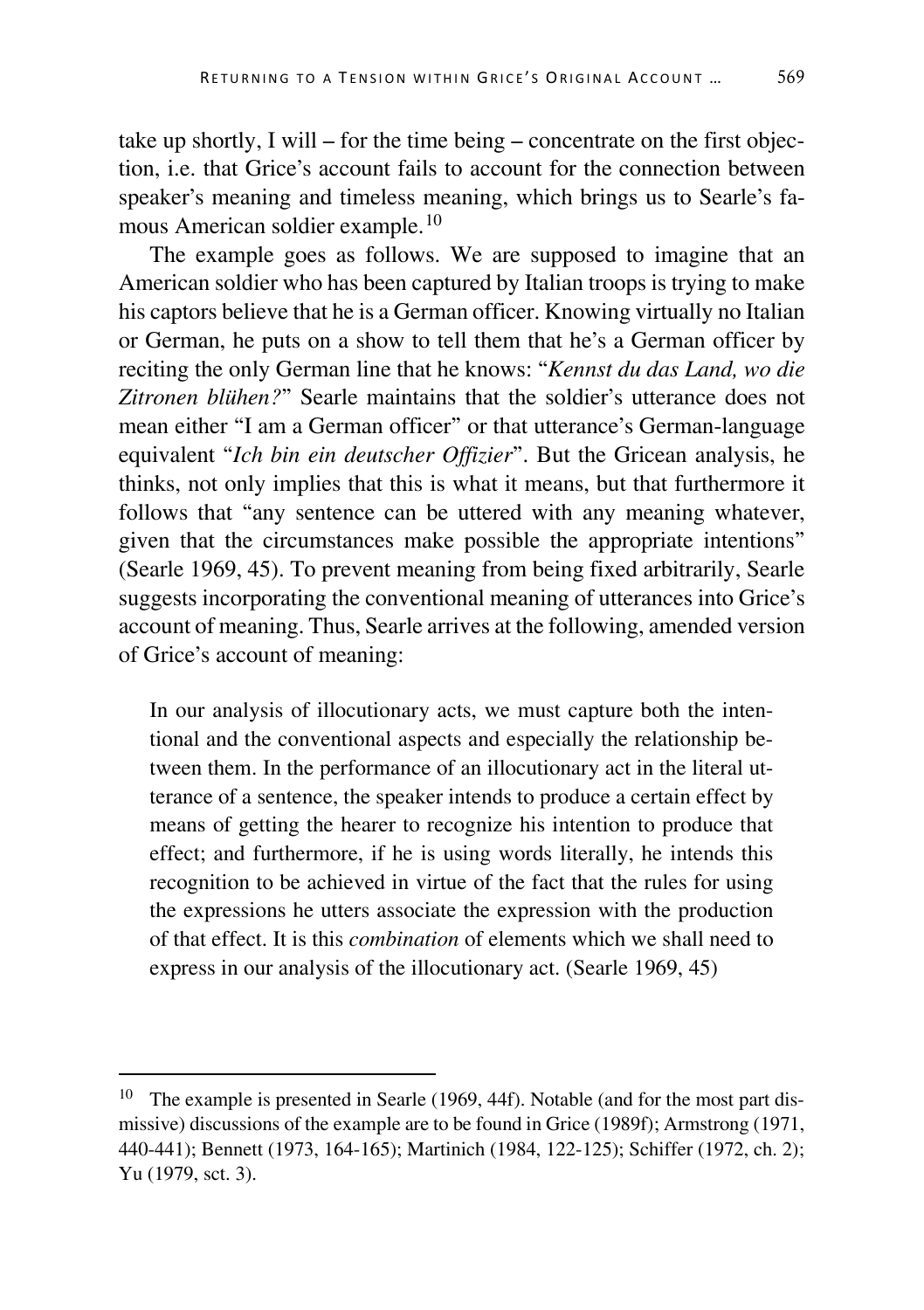This establishes the connection between speaker's meaning and timeless meaning that Searle's above-mentioned criticism of Meaning<sup>NN</sup> called for. Meaning something by one's utterance is not a completely arbitrary bestowal of meaning on an utterance that can by that act be made to mean anything. Rather, Searle thinks, "what we can mean is at least sometimes a function of what we are saying" (Searle 1969, 45). Citing Wittgenstein, Searle reminds us that you cannot say "it's cold here" and *mean* the opposite (Searle 1969, 45).

There are several ways of responding to Searle's criticism, some of which Grice himself pointed to in "Utterer's Meaning and Intentions". Before I discuss some of those responses, however, it is worth pausing for one moment to deliberate Searle's counter-suggestion which he thinks provides a way of both avoiding counter-examples of the sort exemplified by the American soldier and establishing a connection between speaker's meaning and timeless meaning. Even if we set aside the problem posed by counterexamples for a moment, it is quite clear that Searle's suggestion for amending Grice's account of meaning will not do as far as Grice's project is concerned. This is because the connection that Searle establishes between an utterance and its conventional meaning makes it impossible to arrive at a reductive account of meaning. Searle suggests that literal utterances be thought of as resulting from a combination of the utterer's intention and his utterance's conventional meaning, so that the analysis of meaning includes the very thing that is supposed to be explained. In other words, we have arrived at an explanation of meaning which itself includes a reference to meaning in the form of "rules for using the expressions he [the speaker] uses". Initially, it is not entirely clear *what* kind of nonnatural meaning Searle is attempting to give an account of – whether it is of an utterance's timeless meaning or of speaker's meaning. But in the former case, the account would be blatantly circular, as Searle would be analyzing an utterance's timeless meaning in terms of the utterer's intentions and the utterance's timeless meaning. Even if we are more charitable towards Searle and allow that he is attempting to provide a definition for speaker's meaning, whereas the "rules for using the expressions" are clearly a reference to timeless meaning, the problem remains standing that in trying to account for meaning, he is making recourse to something that is already meaningful (namely the rules for expression use). While not strictly speaking circular, Searle would still not be providing a proper account of what makes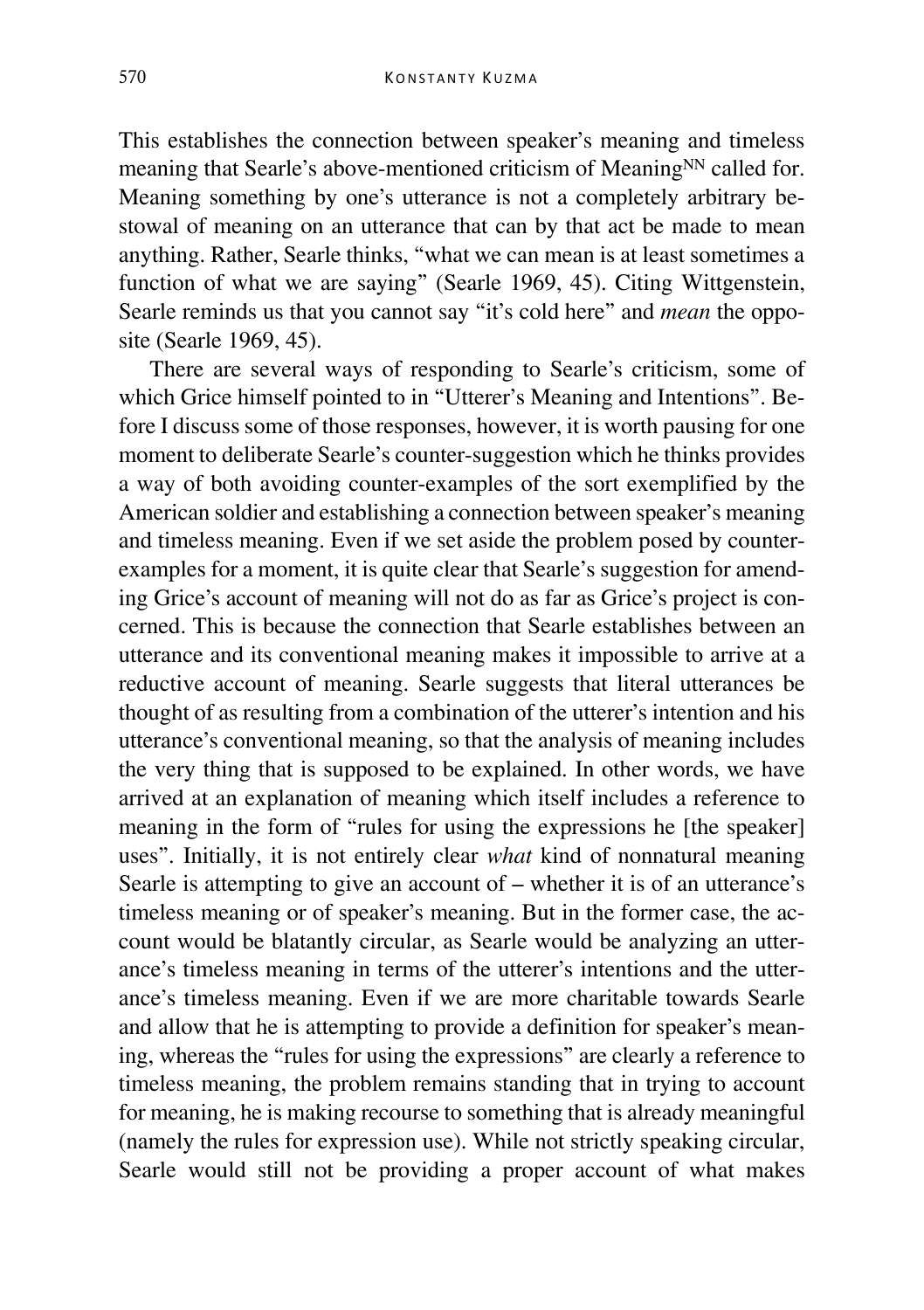utterances meaningful. If we have conventional meaning to fall back on in uttering literal utterances, we do not need intentions to make them meaningful – they already are. $11$ 

It will be useful to keep this in mind as Searle's misconception of Grice's aim in "Meaning" shapes his entire discussion of it. I now turn back to the American soldier example to show how Grice can deal with it. To recap, the example was supposed to pose a problem for Grice because his analysis would suggest that "*Kennst du das Land, wo die Zitronen blühen?*" could be brought to mean "I am a German officer", whereas of course it means something completely different. Now as Grice rightly points out, it is quite difficult to imagine how the American soldier could want to get his captors to think that the *words* he is uttering mean "I am a German officer" (Grice 1989f, 101-102).<sup>[12](#page-7-1)</sup> It would be much more natural to describe the example analogously to the Herod case, so that the Italian troops merely infer, from the observed circumstances of the soldier's utterance (i.e. independently of his intentions) – his German-sounding words and the fact that he has the demeanor of a representative of the military – that he is a German officer.[13](#page-7-2) And if this were indeed the proper way to describe the scenario, then (again analogously to the Herod example) we would not be dealing with a case of nonnatural meaning. For even if the American soldier had intended his captors to go through the said inferential steps, his intention could not have been supposed to play a role in their arriving at the belief that he is a German officer.

The argument could have ended here. As Grice himself observes, this is the most intuitive way of describing Searle's example, and Grice's response seems both ample and satisfactory. But charitable as he is, Grice

<span id="page-7-0"></span><sup>&</sup>lt;sup>11</sup> It is worth noting that intentions appear to do no work on the latter reading of Searle's account of the meaning of literal utterances. For what does it matter what *I* mean by a literal utterance if its meaning is already fixed by the conventional meaning? Martinich argues that because of such constraints, Searle effectively ties utterances to their conventional meaning (Martinich 1984, 124).

<span id="page-7-1"></span><sup>12</sup> The same issue is raised in Armstrong (1971, 440); Bennett (1973, 164). Schiffer goes even further in questioning whether the American soldier meant anything at all by his utterance. See Schiffer (1972, 27).

<span id="page-7-2"></span><sup>&</sup>lt;sup>13</sup> This is the first of two possible reinterpretations of Searle's example offered in Schiffer (1972, 28). Also see Grice (1989f, 101).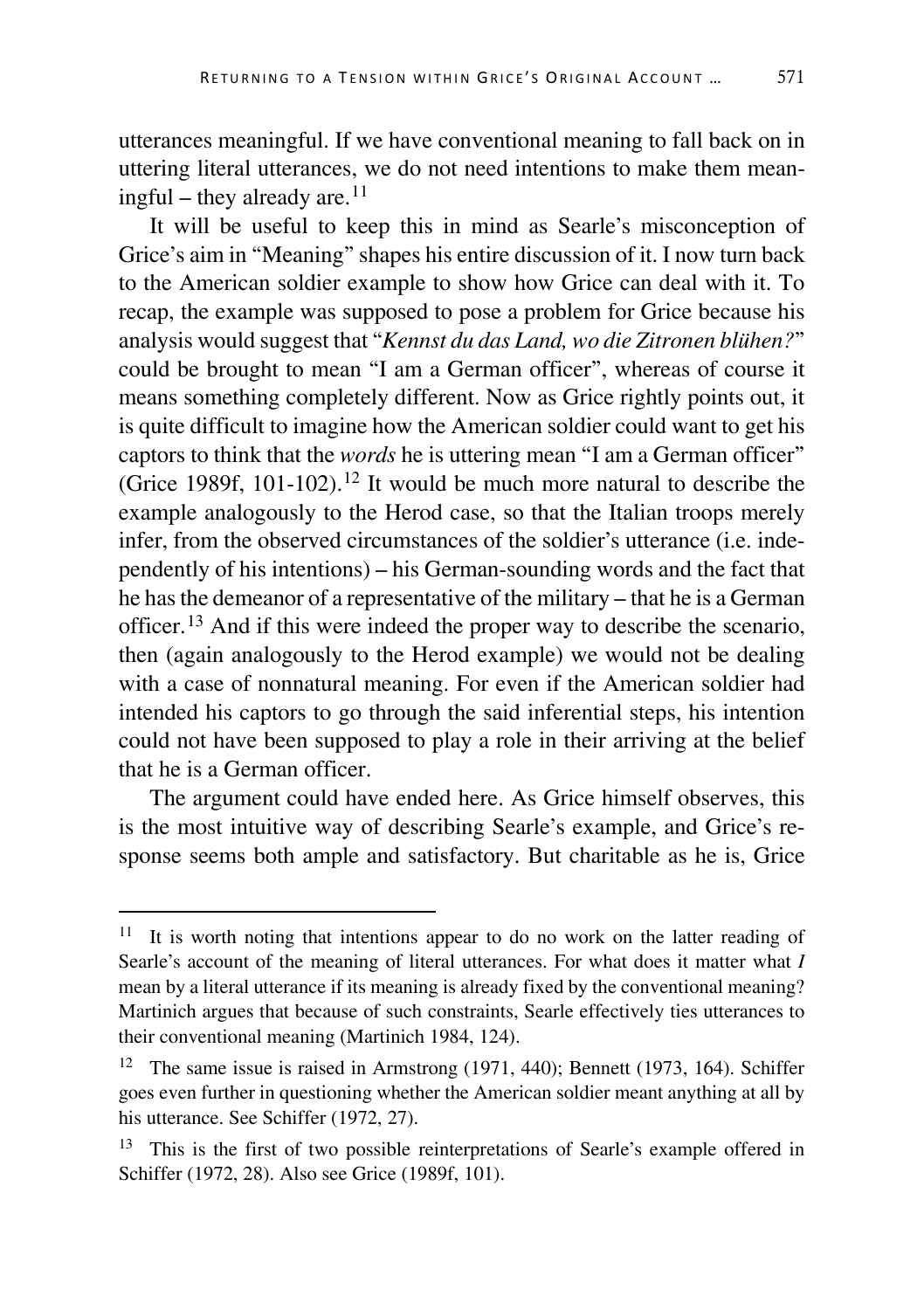allows that Searle have his way. He assumes with Searle that the American soldier in fact wants the Italian troops to come to believe that he is a German officer "via a belief that the words which he uttered were the German for 'I am a German officer'" (Grice 1989f, 101). And if this is something we can imagine, Grice continues, then we should say that the American soldier meant by "*Kennst du das Land, wo die Zitronen blühen?*" that he is a German officer. Does this sound counter-intuitive? Hardly so, for Grice explicitly denies the implication that this is what the German officer means by the *words* "*Kennst du das Land, wo die Zitronen blühen?*" (Grice 1989f, 102). The relevant analysis presented in "Meaning" is merely intended to bring out what a Speaker S means in *uttering* a sentence X. There is no good inference to the commitment on Grice's part that that is what the sentence normally means. And of course, we can mean something in making an utterance that departs from its conventional meaning. One need not refer to Grice's theory of conversational implicature to acknowledge this point. Even someone who objected to that theory's logical ramifications must surely acknowledge that departure from the normal meaning of one's utterances is something we do on a daily basis.

Imagine the following scenario: a group of friends meet in a bar to have a drink. When the waiter comes by to take everyone's order, one of the friends misspeaks while ordering a beer, saying "bear" instead of "beer". The group breaks out in laughter, and the waiter picks up the slip of the tongue, reacting with a dry joke which produces further laughter among the group. The next time that the waiter comes by to take orders, the friends order "bears" rather than "beers". It seems quite natural to describe the friends as intending to order "beers" when asking to get "bears" from that moment on, and to expect the waiter to understand their cue. Still, there is no good inference to saying that this is what the word "bear" means. In fact, it is precisely due to it not being the word's conventional meaning that it provokes laughter among the group.

The mistake on Searle's part is to assume that Meaning $N<sup>N</sup>$  is supposed to do all the work for Grice's theory of meaning. When Grice is saying that in uttering a sentence X, S intends to produce an effect in hearer H in virtue of H's recognition of that intention, he is giving an account of speaker's meaning. In other words, he is trying to give an account of what happens when someone means something by an utterance. But this is not to say that a speaker's meaning something by an utterance fully accounts for the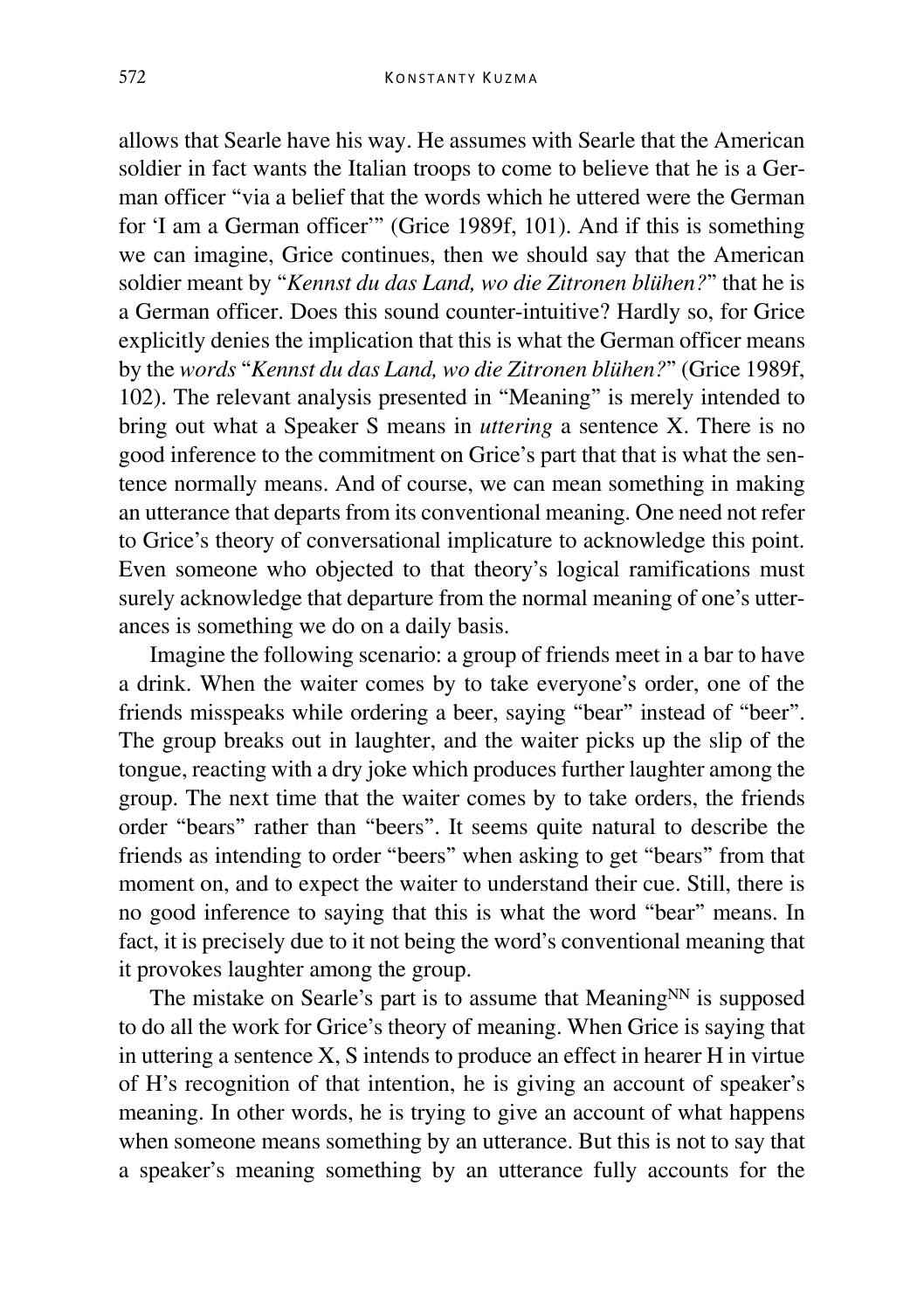utterance's meaning. In particular, it does not account for the utterance's timeless meaning. Speaker's meaning only accounts for what a speaker means by uttering an utterance.

In certain cases, this may be all that matters. In the American soldier example (assuming that it is an instance of nonnatural meaning), it is quite irrelevant that the sentence uttered by the soldier really means "Knowest thou the land where the lemon trees bloom?", as its conventional meaning stands in no relation to the meaning the speaker intended to convey in uttering that sentence in German. But in most cases of verbal communication, the command of the spoken language will be essential to deciphering the intended message. As Grice illustrates in "Logic and Conversation", this is even true of cases of nonliteral speech, as the ability to understand its meaning requires an understanding of the literal meaning of an utterance just as much as instances of literal speech do (Cf. Grice, 1989a, 30f). It is only through an understanding of an utterance's literal meaning that one arrives at the intended meaning of a non-literal utterance, for one must first pass through it and its inadequacy when interpreted literally (together with an application of the Cooperative Principle and possibly the Maxims of Conversation) to be able, according to Grice, to arrive at a proper understanding of how to take the message instead.[14](#page-9-0)

This is also why, pace Searle, one cannot arbitrarily fix the meaning of utterances. Even when an utterance is meant non-literally, the literal meaning of the utterance plays a part in arriving at its meaning.[15](#page-9-1) Grice is very explicit on the so-called M-intentions (that is meaning intentions) being bound by what can be transferred in an act of communication (this is part of the reason why he repeatedly refers to conversations as a rational

<span id="page-9-0"></span><sup>&</sup>lt;sup>14</sup> As has been pointed out to me, the literal adequacy of certain metaphorical utterances (e.g. "No man is an island") puts pressure on the view that one should regard the inadequacy of an utterance when interpreted literally as a necessary point of departure for interpreting non-literal utterances. Arguably, "inadequacy" may thus be too strong a word, though the question of the exact formulation of the process of getting from literal to non-literal meaning is not entirely relevant to the purpose of this paper. The important point is that communication is rationally constrained (in part by timeless meaning).

<span id="page-9-1"></span><sup>&</sup>lt;sup>15</sup> This is the principal reason why Neale objects to the claim that Grice neglects the role that timeless meaning plays in working out communicative intentions. Cf. Neale (1992, sct. 6).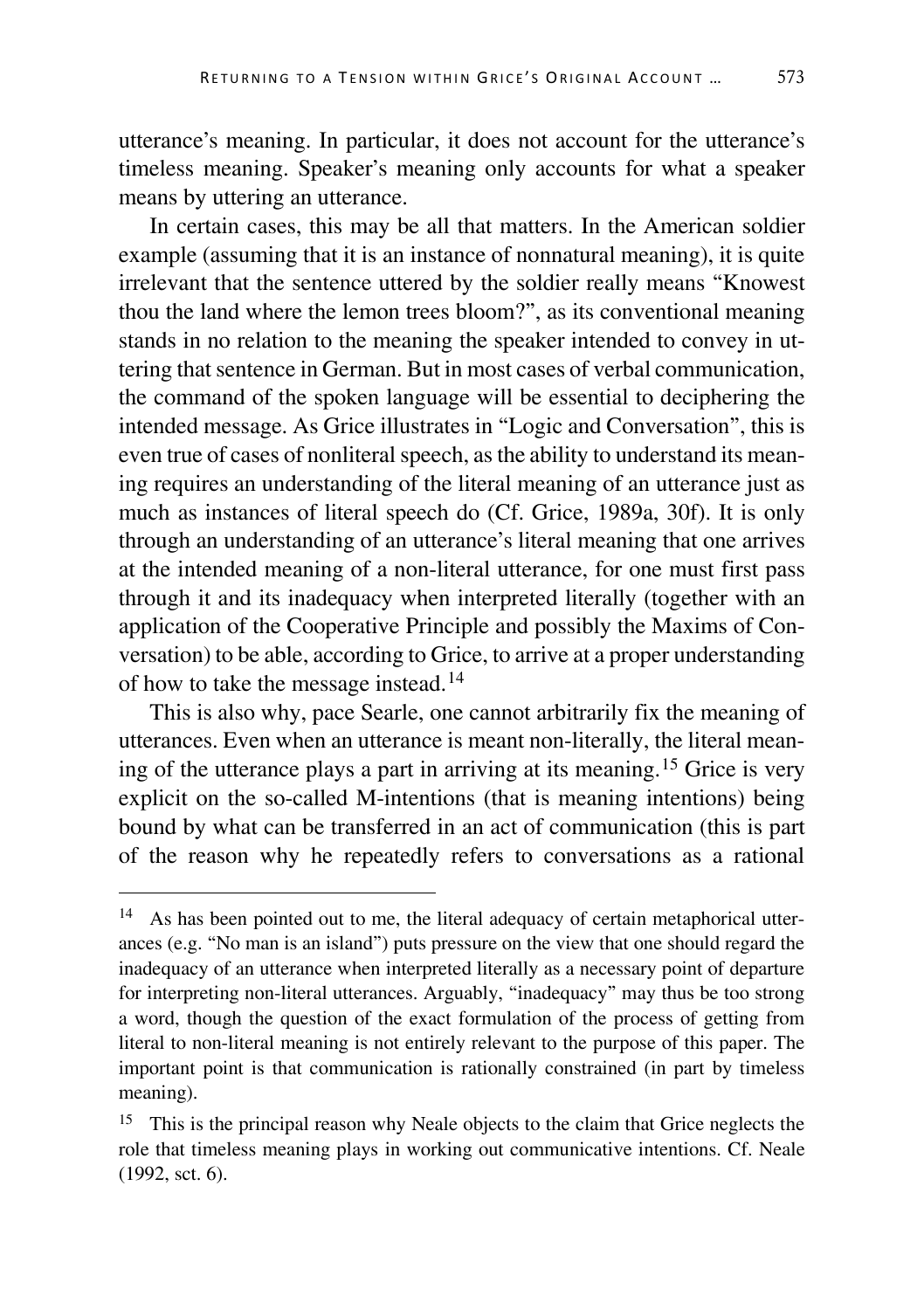endeavor) (cf. Grice, 1989a, 31). It is not the case that one can utter, in the middle of an unrelated conversation, "blob" with the intention of producing in one's hearer the belief that "Lewis Carroll is the pen name of Charles Lutwidge Dodgson". Rather, one can mean by one's utterances what they normally mean as well as what can be conveyed by them non-literally by way of drawing upon the principles of conversation laid out in "Logic and Conversation". And this bars one from being able to mean anything by anything whatsoever.[16](#page-10-0)

There is of course a trivial sense in which it is indeed the case that one can mean anything by anything whatsoever, namely that we can imagine circumstances under which any sentence could be used to mean just about anything. Surely, we do not want to deny that under specific circumstances, say during a game, we could stipulate or otherwise imply that utterances mean something else than what they normally mean and be almost unlimited in our freedom to do so. But this does not imply that you could mean anything by uttering any sentence solely in virtue of your intending it to mean something, as in the Lewis Carrol example above, nor does it imply that this is what the words the utterance consists of mean. It is true that Searle thinks it is a problem that you can in principle mean anything by anything even though he acknowledges that this is only true given "that the circumstances make possible the appropriate intentions" (Searle 1969, 45). But this is only because Searle a) does not acknowledge the way in which circumstances put a rational constraint on what you can mean by an utterance, and because b) he does not realize that Grice is speaking about an utterance's speaker's meaning, and not its timeless meaning (cf. Armstrong 1971, 440-441; Bennett 1973, 164-165). Once we appreciate the latter two reservations, the charge becomes harmless. Grice is not committed to the absurd view that you can, under any given circumstances, mean "Lewis Carroll is the pen name of Charles Lutwidge Dodgson" by uttering anything whatsoever. His view is rather that the obtaining of appropriate circumstances allows you to utter that sentence while meaning something other than what is normally meant by its utterance. Furthermore, by that act, the sentence will not suddenly change its timeless meaning, but will

<span id="page-10-0"></span><sup>&</sup>lt;sup>16</sup> The extent of this rational constraint is dangerously downplayed in Martinich (1984, 122-125). See Neale (1992, especially scts.  $5 \& 6$ ), for an exposition of Grice's need for and deliverance of rational constraint on what an utterer can mean.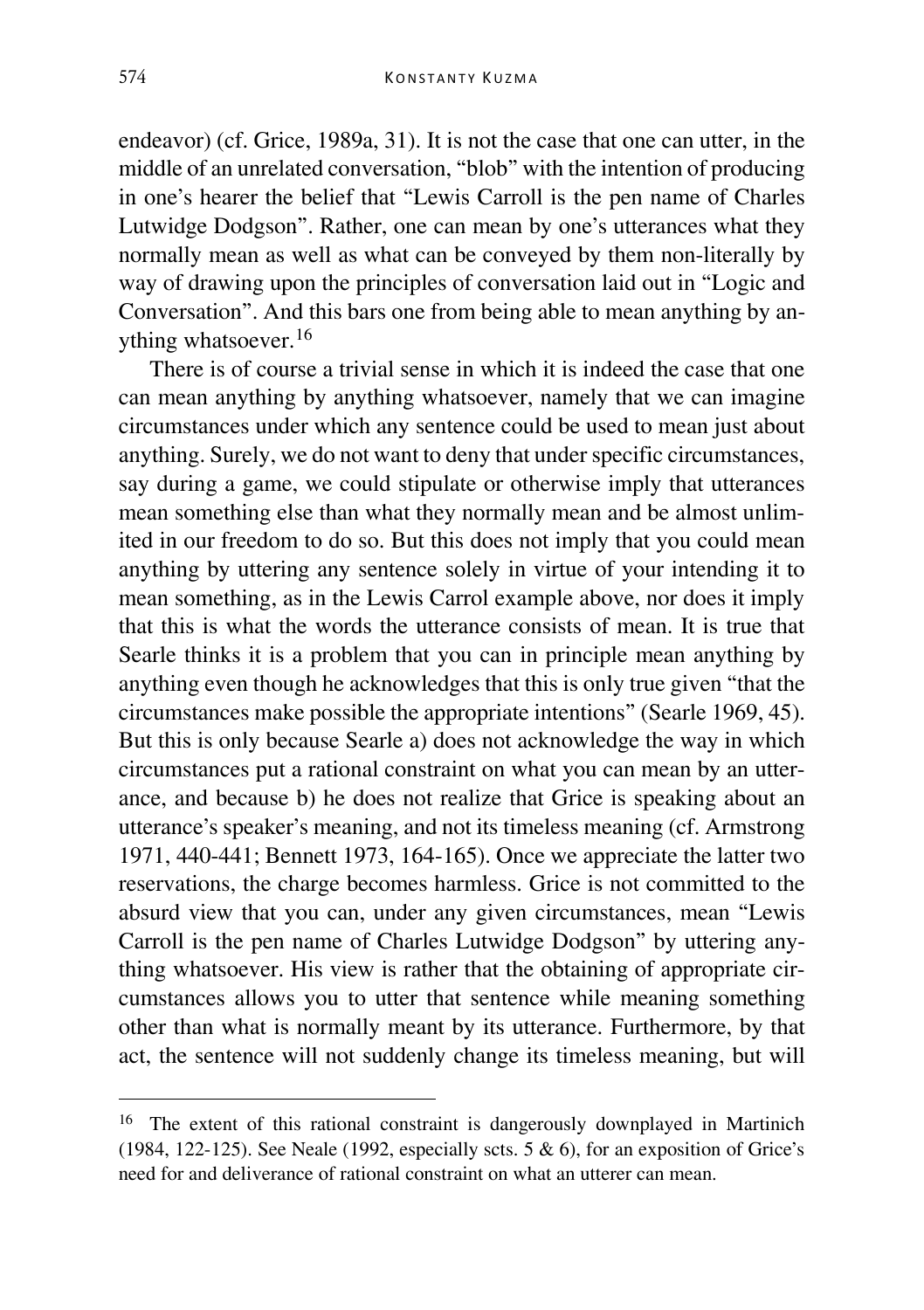instead help instantiate a different utterance's meaning than that which is normally associated with its utterance.

This addresses the first line of critique raised in *Speech Acts*. It is not the case that Grice makes no connection between utterances and their timeless meaning (or conventional meaning), as one in general needs to know the literal meaning of utterances to be able to decipher even their non-literal meaning (as I pointed out above, the American soldier example – when interpreted as a case of nonnatural meaning – is a notable exception). This is why Grice repeatedly stresses that one is generally assumed to be intending to convey the literal meaning of one's utterances, which assumption is only dropped if it cannot be reconciled with the speaker's observing the Cooperative Principle (cf. Grice 1989b, 222; Grice 1989a, 30f). But even such deviance from the literal meaning of one's utterances and the arriving at their non-literal meaning is rule-governed, so that Searle is wrong in claiming that his American soldier example shows that one can, on a Gricean picture, mean anything by uttering any sentence whatsoever (lest we mean by that that we can imagine appropriate circumstances under which any given utterance could be brought to mean anything, which implication, for the reasons mentioned above, would not be problematic).

What about the second line of critique raised by Searle in *Speech Acts*, i.e. the charge that Grice is wrong about the intended effect of utterances? As I already mentioned, Searle altered and amended his critique from *Speech Acts* in his recent paper "Grice on Meaning: 50 Years Later", so that it will be useful to look at both texts to get an idea of Searle's position. To reiterate, in *Speech Acts* Searle objected to Grice's contention that nonnaturally meaning something by an utterance is an instance of trying to induce a belief in an audience. As Searle points out, we can utter a sentence and nonnaturally mean something by it without having any intention of inducing a belief in our audience (Searle 1969, 46-48). Even if we restrict our attention to indicative sentences, an analysis of which Grice was chiefly attempting to give in "Meaning", this charge seems justified. Take the following promenade example: if I take a stroll with a friend and remark on the beauty of the surroundings by saying "What a remarkable landscape this is!", it seems wrong to suggest that I am thereby attempting to get my audience to *believe* that the landscape is remarkable. Nor does it appear right to say, as Grice later claimed when responding to criticisms of this sort (Grice 1989e, 123), that I am trying to inform my friend of *my own*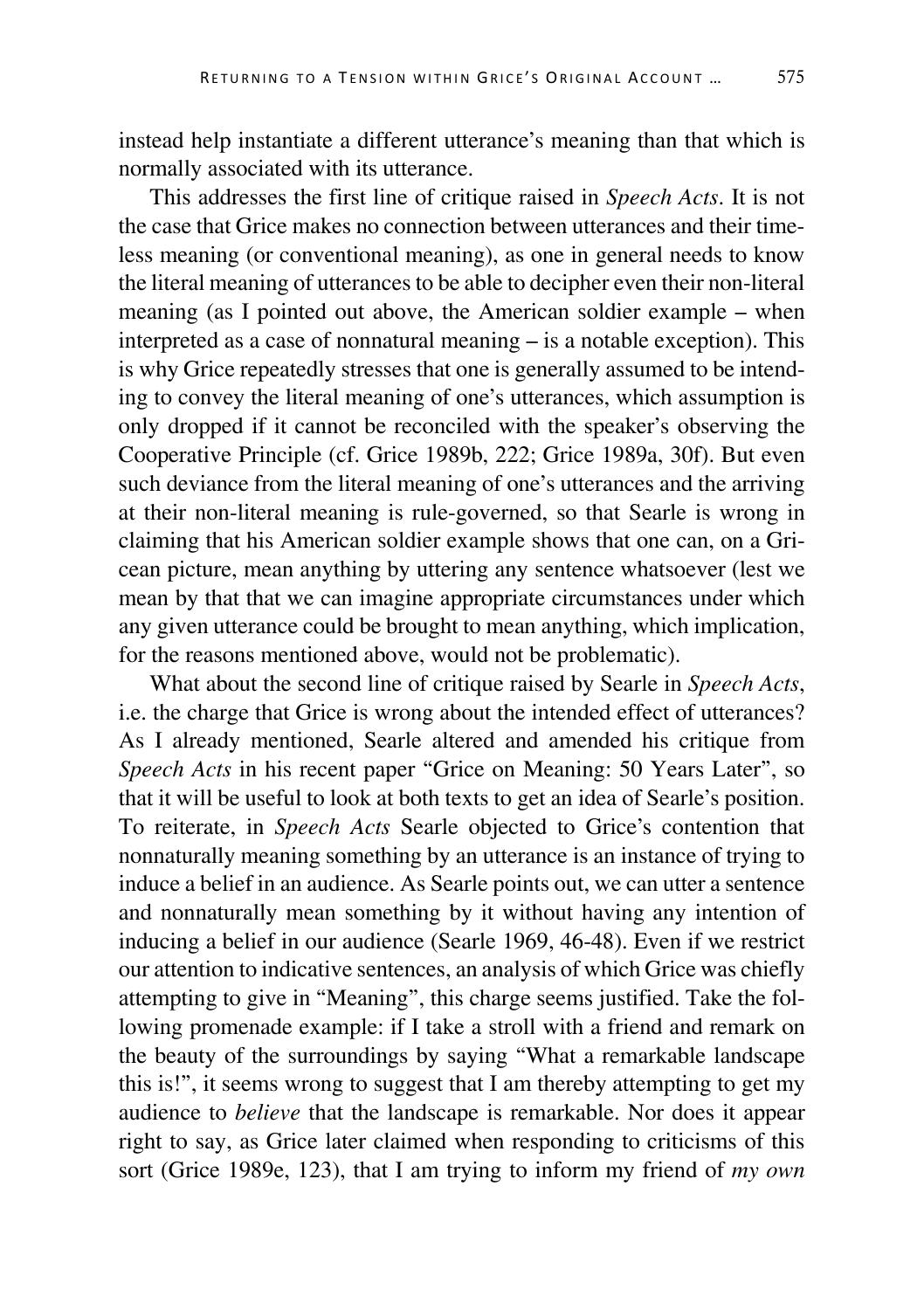belief about the remarkableness of the landscape.<sup>[17](#page-12-0)</sup> Indeed, it seems wrong to describe my utterance as being primarily concerned with beliefs at all.<sup>[18](#page-12-1)</sup>

Searle's suggestion in *Speech Acts* was that the proper way to describe someone's nonnaturally meaning something by an utterance is to say that the speaker is thereby intending to produce understanding on the hearer's part. Hence, in the promenade example I am merely getting my friend to understand what it is I am trying to say. In Searle's analysis, there is no reference to beliefs anymore, but only to getting my hearer to know what it is I am trying to communicate. But Searle later admitted that it was possible to nonnaturally mean something by one's utterance without even intending to produce understanding in one's audience (Searle 2007, 13f). A standard example is soliloquy, which also does not seem to be an example of producing understanding in one's hearer even though it is clear that one nevertheless nonnaturally means something by one's utterances.[19](#page-12-2) The lesson Searle draws from this in "Grice on Meaning: 50 Years Later" is that Grice confused his account for an account of meaning, when in fact he was giving a (flawed) account of communication, and that Searle's analysis in *Speech Acts* followed Grice in this. Importantly, Searle still contends in "Grice on Meaning" that his *Speech Acts* account is superior to that of Grice because it can deal with all cases of nonnatural meaning save for

<span id="page-12-0"></span><sup>&</sup>lt;sup>17</sup> Of course, Grice's attempt to save his analysis by suggesting that it is one's own beliefs that one is attempting to convey when nonnaturally meaning something by an utterance can best be challenged by finding examples in which one *is* in fact attempting to get the audience to believe something, as Grice's earlier analysis suggested was always the case. If, for instance, I am having a lengthy argument about youth unemployment in Europe with a friend, and after half an hour I verbally produce a statistic which I think will be devastating for my friend's position, it is clear that in producing the statistic I am not getting him to think what my position is.

<span id="page-12-1"></span><sup>&</sup>lt;sup>18</sup> There is extensive literature on the problem of conceptualizing an utterance's intended effect. See Lycan (2008, 89-91); Neale (1992, sct. 5); Schiffer (1972, ch. 3); Strawson (1971, 172-173).

<span id="page-12-2"></span><sup>19</sup> See Ziff (1967) and Vlach (1981, 384-386), for useful expositions why audienceless cases constitute a problem for Grice (and, by extension, for Searle as well). Grice invokes the audience counterfactually to deal with the problem (so that one should understand the utterer as intending that were there an audience, the intended effect would be brought about), while Schiffer argues that at least in certain cases of soliloquy the speaker is his or her own audience. Cf. Grice (1989f, sct. 5); Schiffer (1972, 80).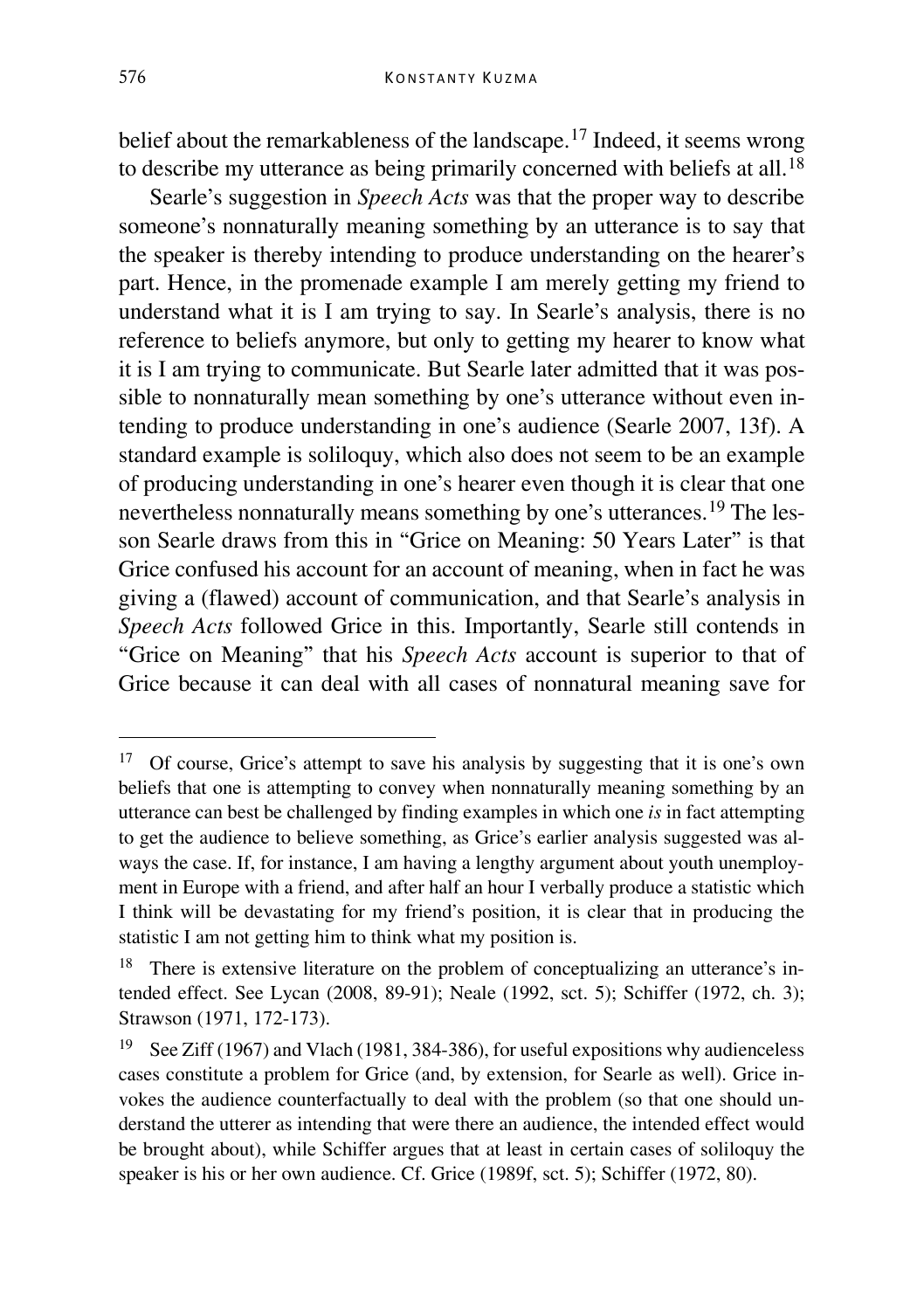those in which the speech act performed is defective (for lack of an intention to produce understanding), whereas there are perfectly nondefective speech acts (such as the promenade example) which Grice's analysis cannot deal with. The fact remains, however, that the accounts given in "Meaning" and *Speech Acts* are unable to deal with cases in which someone nonnaturally means something by one's utterance without intending to produce any effect in one's audience, and that according to Searle they provide accounts of communication rather than meaning as a result (Searle 2007, 14).

Given Searle's above-mentioned confusion about the aim of "Meaning", it is no surprise that his revised account of meaning in "Grice on Meaning" again fails to provide the kind of theory of meaning that Grice was looking for. Searle's new suggestion is to think of the literal meaning of indicative sentences in truth-functional terms:

The meaning intention consists in the *intentional imposition of conditions of satisfaction* (in the sense of requirement) on conditions of satisfaction (in the sense of things required). The initial condition of satisfaction is simply that I produce the utterance, but the distinction between the utterance without meaning it, and the meaningful utterance where the meaningfulness is intended, is that the utterance itself, the condition of satisfaction of my intention to produce that utterance, has further conditions of satisfaction. In this case [i.e. a literal, indicative sentence] it has truth conditions. […] Analogous remarks can be made about directives and other forms of speech acts. Thus if I utter the French sentence "Fermez la porte" without meaning it, but just, for example, as practicing French pronunciation, the condition of satisfaction of my intention in action is simply that the intention in action should produce that utterance. But if I not only utter it but mean it, that is, mean it as a directive, then the conditions of satisfaction include that the hearer close the door. (Searle 2007, 15f)

We can leave aside any worries about whether one can really distinguish as easily between cases of saying and meaning something and saying something without meaning it. The important thing is that the impossibility of producing a reductive account of meaning reemerges. For Searle again explains meaning in terms of an act which is already meaningful, namely the intentional imposition of truth functions on an utterance. The articulation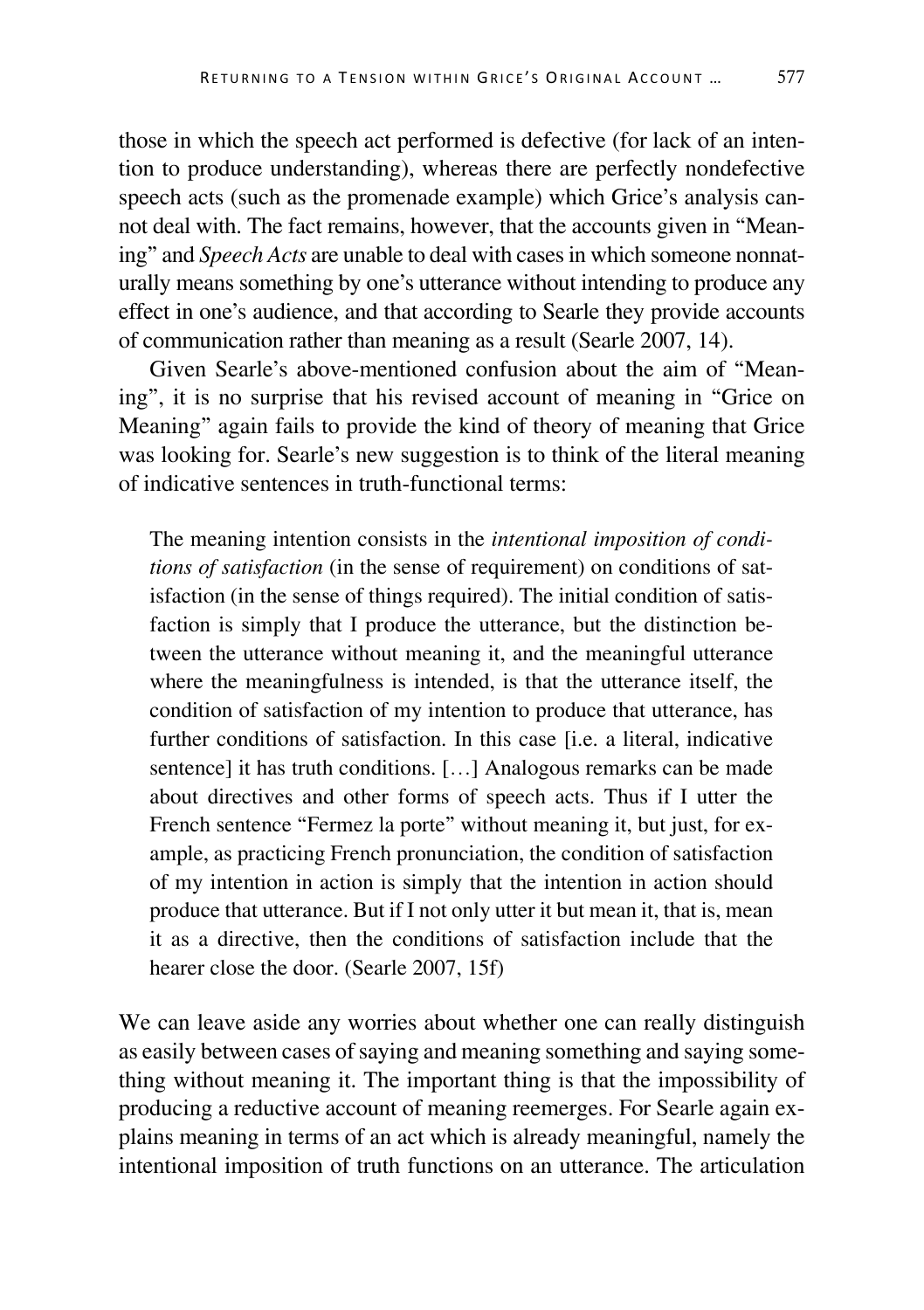and imposition of truth conditions on a series of sounds requires that those sounds be adequate vehicles for the transfer of those truth conditions. Otherwise the problem of being able to mean literally anything by any utterance whatsoever would emerge, as one could indeed be able to utter "blob" and mean "Lewis Carroll is the pen name of Charles Lutwidge Dodgson" just in virtue of one's wanting it to mean just that. In truth, we find that we are dependent on the timeless meaning of utterances for them to have truth conditions. "It is raining" is true if it is raining because that is what it means, and not just in virtue of my wanting it to be true under those conditions of satisfaction. In other words, Searle again ends up explaining meaning based on something that already presupposes meaning, namely the intentional imposition of truth functions on an utterance.

To be fair, in "Grice on Meaning" Searle does not pretend to be fixing Grice's account of meaning, but instead declares that his account is "Gricean in spirit" (Searle 2007, 17). But even his contention that Grice mistakes his account for a theory of meaning is to be handled with care. As I already hinted at, it is not the case that Meaning $^{NN}$  is supposed to do all the work on Grice's account of meaning. That is why, granted that it may be better to describe the intention behind nonnaturally meaning something by an utterance as wanting to produce understanding rather than belief or belief communication, it is no real threat to Grice's project to state that Meaning<sup>NN</sup> provides an account of "communication" as opposed to "meaning", so long as one means by this that Grice is giving an account of what it means for someone to nonnaturally mean something by an utterance, and not, as Searle wrongly suggests, an account of what utterances normally mean (more on this below).

### **2. Grice's account and a fundamental weakness**

We said that Grice's account of meaning could be summarized in the following fashion: to say that a speaker  $S$  meant something by  $X$  is to say that S intended the utterance of X to produce – to incorporate Searle's suggestion – understanding in a hearer H by means of the recognition of this intention. This, again, is meant to account for what a speaker means in uttering an utterance. In other words, Grice is presenting an account of speaker's meaning.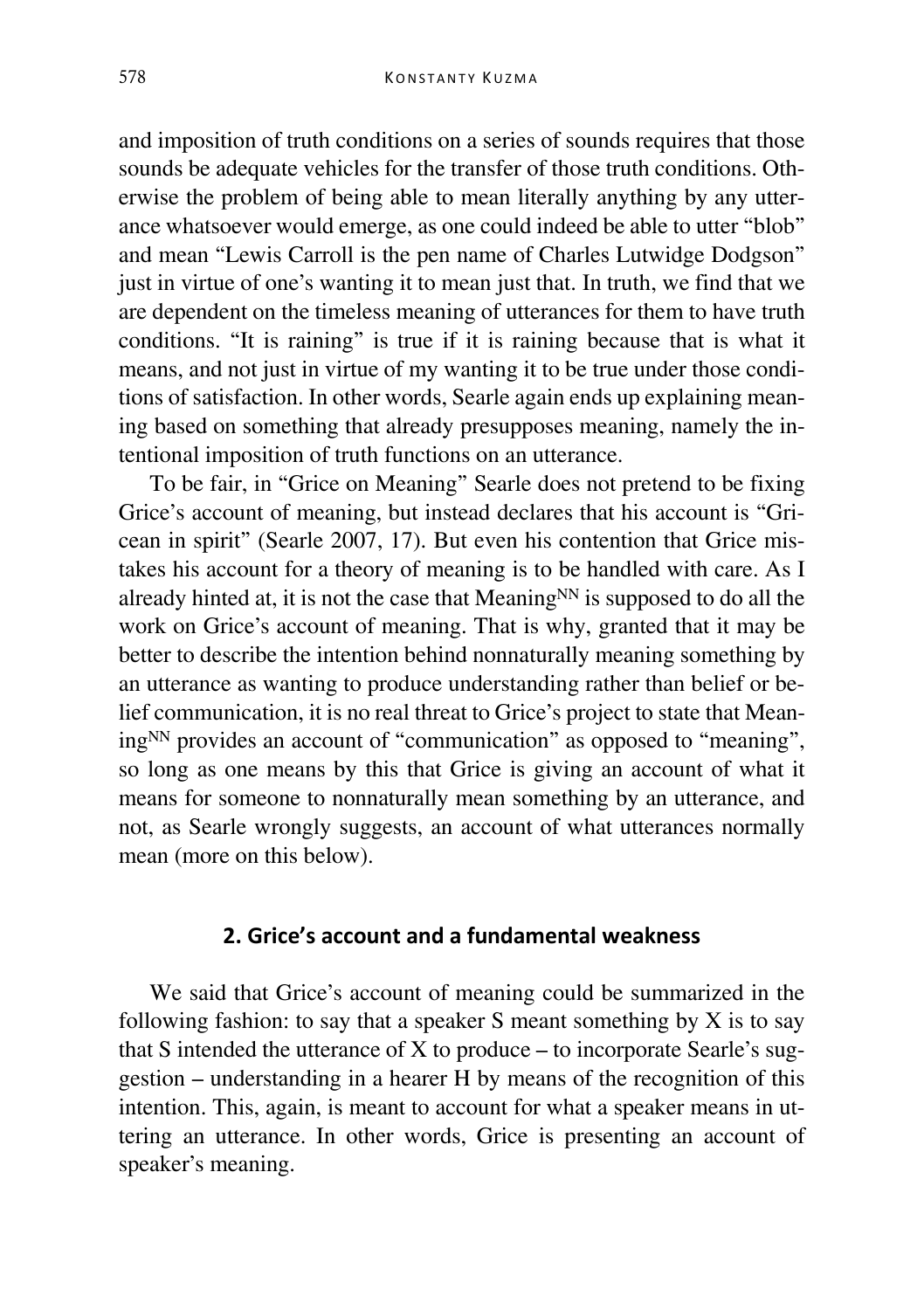As we saw, speaker's meaning does not necessarily correspond with what the uttered words normally mean. Indeed, you can nonnaturally mean something by uttering a series of sounds that has no conventional meaning in any language whatsoever (even though this requires that appropriate circumstances obtain). Normally however, you do need a grasp of the literal and conventional meaning of a sentence to unpack the utterance – whether it is literal, or not. If Searle were right and Grice were attempting to account for meaning solely in virtue of Meaning<sub>NN</sub>, then Grice too would not be offering a reductive account of meaning. For even if we granted Grice that one cannot mean anything whatsoever by any odd utterance but must instead arrive at an understanding of speaker's meaning by way of the utterance's literal meaning, his account would fail as a theory of meaning for the same reasons as Searle's counter-suggestions did if he simply presupposed the existence of literal meaning.

But Grice has a separate story to tell about timeless meaning, which he thinks is indeed reductive. This is that the timeless meaning of an utterance is a function of what speakers in a linguistic community mean by that utterance, a view Brandom has called "regularism" (Brandom 1994, 26-30). According to regularism, rules guiding the use of an expression – on a rulebased account, its meaning – are nothing other than a description of the regularities pertaining to the use of those expressions within a linguistic community. In other words, to talk about norms "is just to talk about regularities" (Brandom 1994, 27), a view which Kripke famously attributes to Wittgenstein (cf. Kripke 1982, sct. 3). This yields a complex picture of Grice's project of an intention-based semantics. On the level of individual utterances, an utterance means what a speaker intends it to mean. But it is regularities among just this kind of M-intentions which yield the timeless meaning of utterances. And it is of course the latter which figure as a constraint on what speakers can intend by individual utterances.

Does this important aspect of Grice's theory save the project of an intention-based semantics as presented in "Meaning"? It would if it allowed us to reduce timeless meaning to speaker's meaning without semantic remainder. But as the discussion of Searle's American soldier example brought out, Grice's account of speaker's meaning cannot be conceptualized independently of timeless meaning. Recall that for a speaker to nonnaturally mean something by his utterance, and for a hearer to understand it, both usually rely on the literal meaning of the utterance (a notable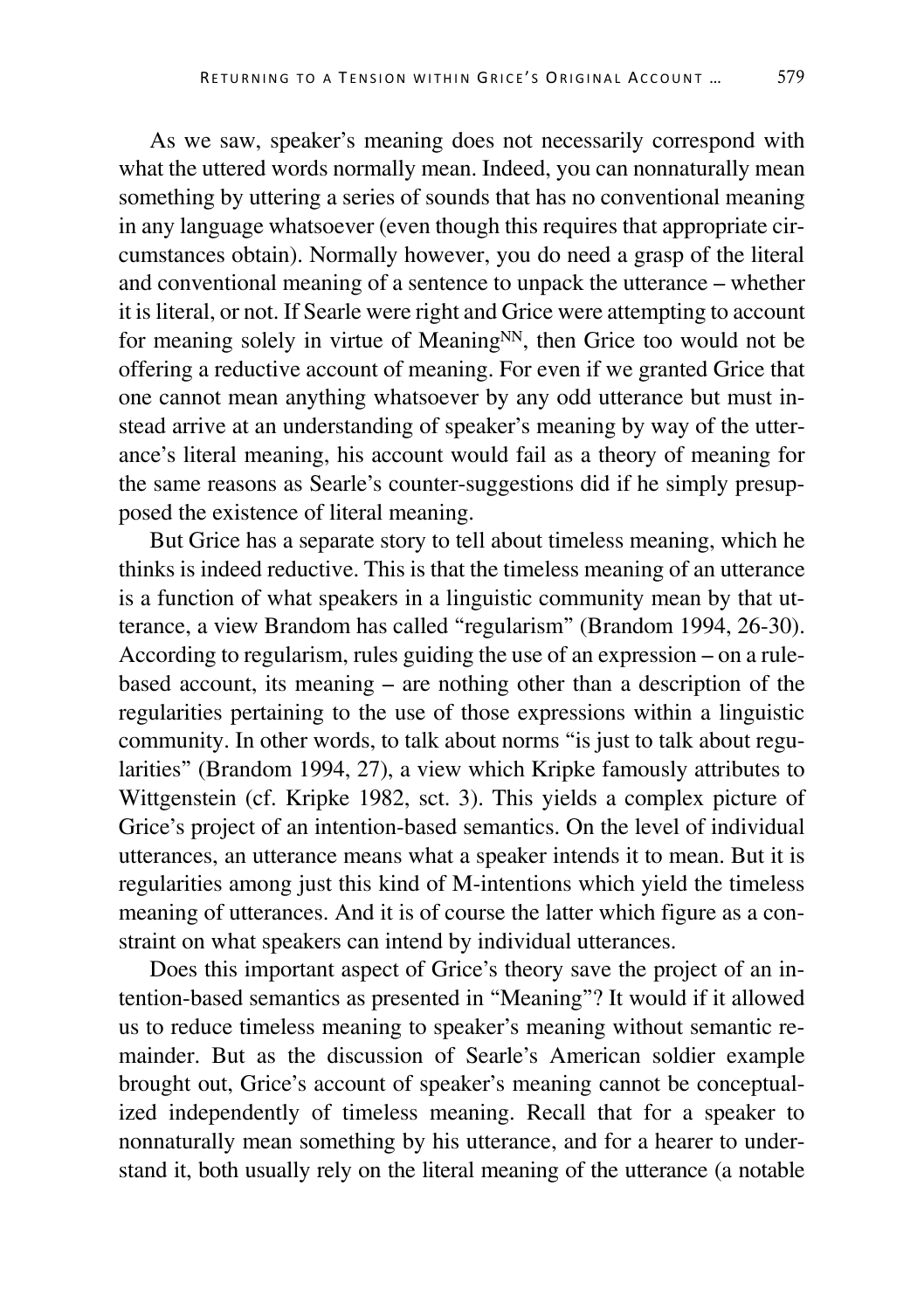exception are utterances which are not based on or even related to actual words). Thus, if I make the utterance "It is raining", my hearer will normally have to know what the utterance usually means to be able to under-stand what I mean by uttering it.<sup>[20](#page-16-0)</sup> This is evidently so in the case of literal utterances, because the timeless meaning of "It is raining" would then be precisely what I am trying to communicate. But it is also true if my utterance were meant non-literally, in which case the hearer would have to draw upon the Cooperative Principle (and possibly the Maxims of Conversation) to infer, according to the principles laid down in "Logic and Conversation" what I mean in uttering the sentence "It is raining". As I laid out above, this is the reason why speakers are generally assumed to be intending to mean their utterances literally. Now this reliance on the literal meaning of utterances brings up the same problem that was earlier put forward against Searle. For a speaker to be able to mean something by his utterance, he relies on the timeless meaning of it independently of the question whether it generally communicates what he is intending to convey. It does not matter that the timeless meaning of utterances derives from members of a linguistic community intending to mean something by it. For those speakers, in having meant something by their utterances, themselves relied on timeless meaning in uttering the utterances which contributed to the utterance's meaning what it means today. So that Grice, like Searle, is unable to explain meaning without presupposing something that is itself meaningful – namely timeless meaning. To be able to mean anything, one must already be able to draw on the proper vehicles for communicating that meaning. Intentions cannot do that work on their own.

How does this relate to Searle's criticism and his American soldier example? I think that Searle's objections and his example in particular bring out very clearly why we cannot have meaning reduce to intentions without relying on some form of conventional meaning. Of course, according to my analysis, this follows from the objections and the American soldier example in a roundabout way, since I agreed with Grice that the most natural way to describe the example is as a case of natural meaning. It is quite

<span id="page-16-0"></span><sup>&</sup>lt;sup>20</sup> As Neale rightly points out, this does not undermine the idea that what an utterer means is determined by his communicative intentions. Cf. Neale (1992, 553). It does, however, put a rational constraint on what the (semantic) preconditions of communication are.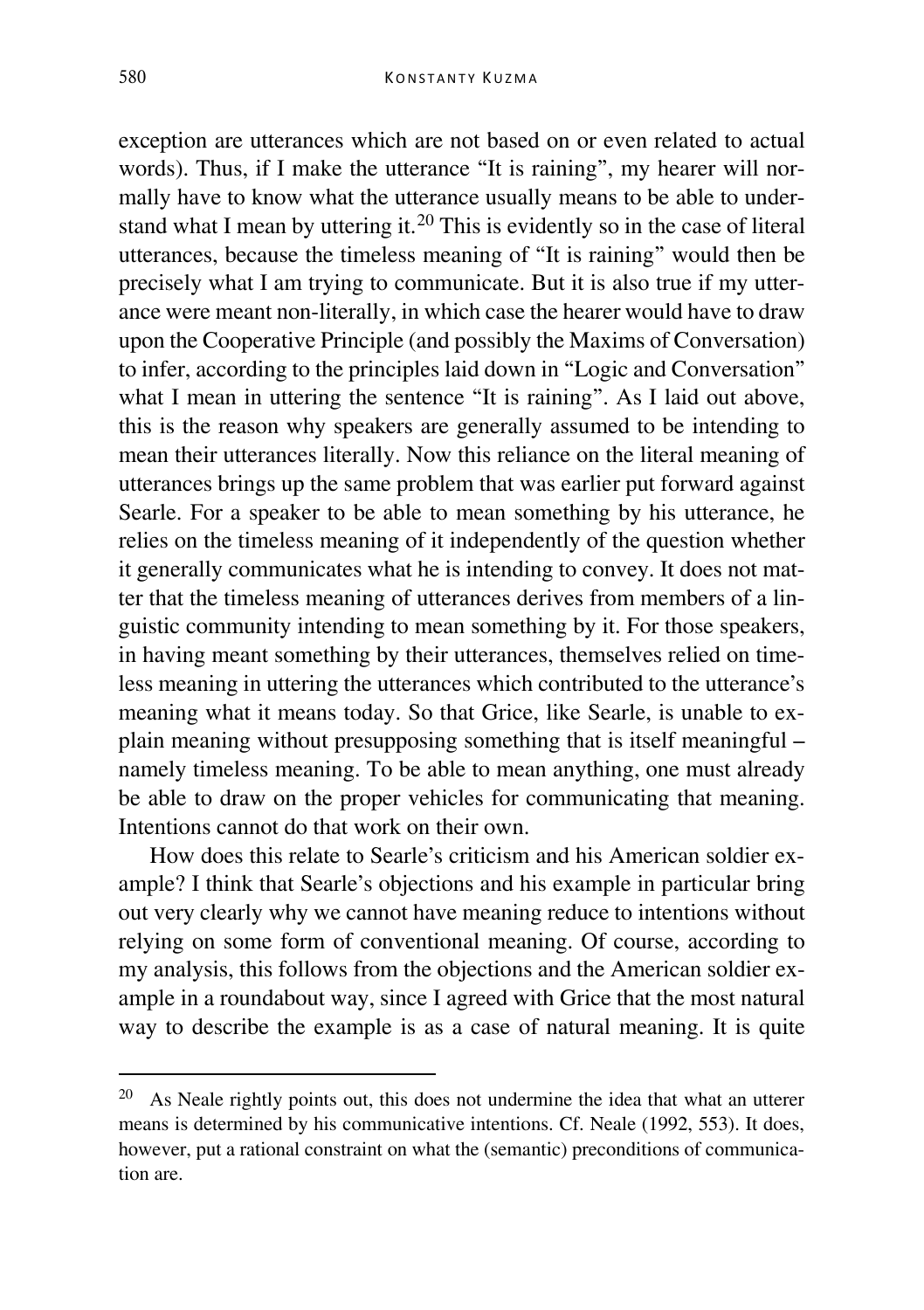difficult to imagine how the American soldier should have brought his captors to believe that the *words* "*Kennst du das Land, wo die Zitronen blühen?*" mean "I am a German officer". But it is precisely this difficulty that forces us to deliberate *why* the American soldier cannot just get the soldiers to think that that is what those words mean. And the answer is that one cannot mean anything by anything whatsoever when hearer and speaker do not have a shared grasp of timeless meaning to fall back on, as happens when one is trying to speak to someone without having a shared language to mediate. Ironically, this is something made excessively clear by Grice's myth about the presumed origins of language, through which Grice inadvertently reveals how powerless (if conceivable at all) intentions are when there are no conventions to fall back on (Grice 1989c, 290-297).

The idea of autonomous intentions further recedes when one recalls how Grice himself describes the process of communication. We said that a hearer must in general grasp the literal meaning of an utterance to be able to decipher its speaker's meaning, and that the decision whether a given utterance is literal, as well as its re-interpretation in cases of non-literal speech, follows rational principles which were laid out in "Logic and Conversation". In addition to these principles and the utterance's general usage, a hearer intending to interpret an utterance can, according to Grice, (sometimes) rely on explicitly formulated linguistic (or quasilinguistic) intentions, the context of the utterance (linguistic or otherwise) or, in difficult cases, a deduction to determine the speaker's meaning (cf. Grice 1989b, 222-223; Neale 1992, sct. 6). Now it is striking that there is recourse to intentions only in the case of the explicitly formulated intentions, which are introduced with the caveat that they are *not* conclusive. According to Grice, "a speaker who has declared an intention to use a familiar expression in an unfamiliar way may slip into the familiar use" (Grice 1989b, 222). In other words, even when someone announces explicitly how to take his words, his deeds determine the outcome. Not only are intentions dependent on timeless meaning to even be articulated (let alone communicated). Even after having been formed *and* explicitly verbalized, timeless meaning still serves as an interpretive device that helps determine whether any given utterance was really intended in the way that the utterer has claimed it is. So that timeless meaning is both a presupposition for the functioning of intentional communication, and a retroactive corrective.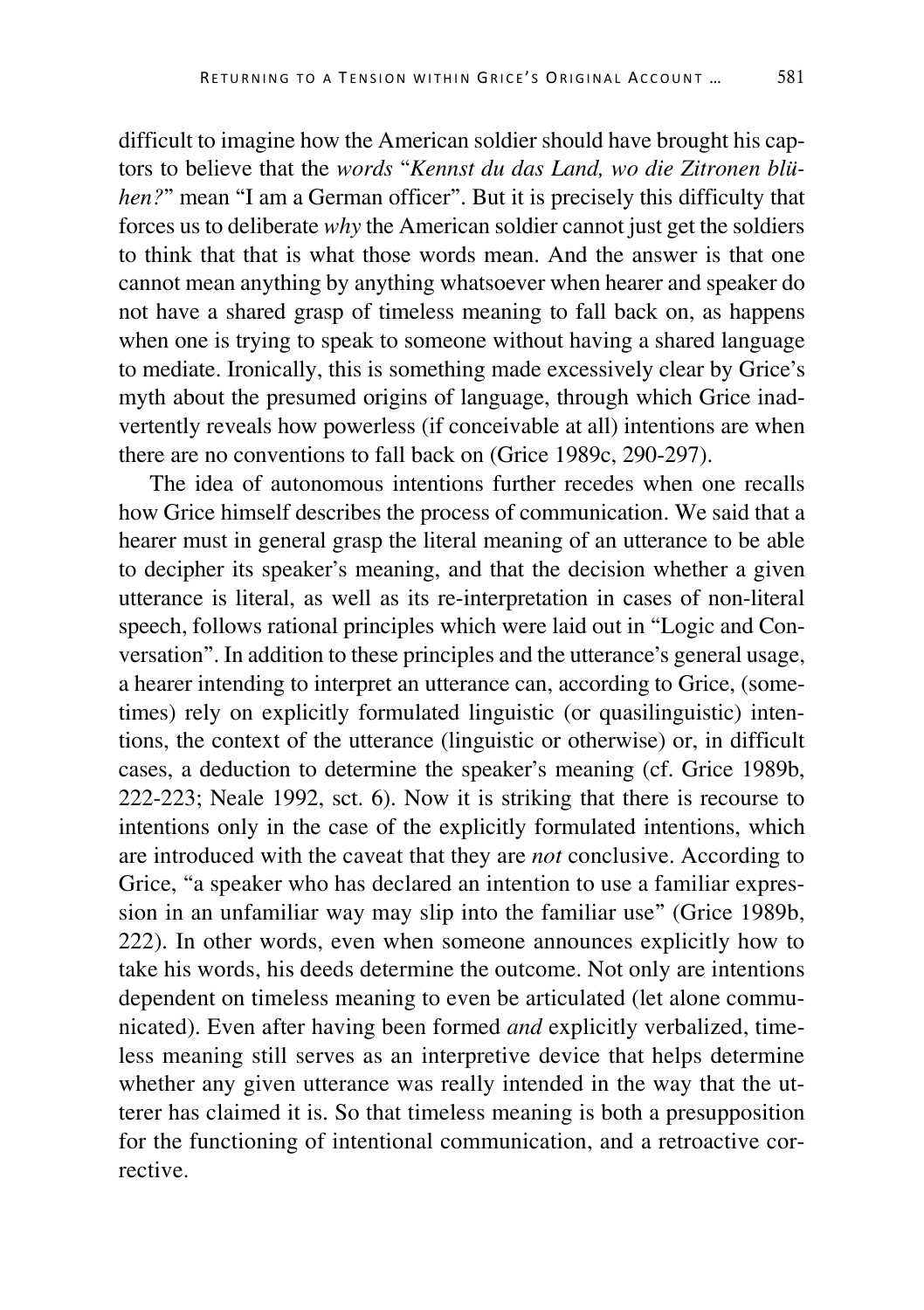None of this is to say that intentions play no role in the process of communication, nor even that they play no role in constituting an utterance's meaning. Firstly, to ask what is meant by an utterance is to ask what a speaker *meant* by uttering a sentence, even when that sentence is intended by her to be taken literally. In other words, on a Gricean picture it is the speaker's intentions one is after when working out the meaning of an utterance U even in those cases where its vehicle is timeless meaning. Secondly, in working out the meaning of an utterance U that is not intended literally, one will only be able to understand the speaker by trying to figure out how she *meant* her utterance (which the hearer can do by taking the speaker to observe the Cooperative Principle and by applying the interpretation procedure sketched above). Thirdly, on a Gricean picture intentions play a role in the genesis of timeless meaning, insofar as their successful transfer once made it possible to develop a language and through it a means of communicating (and perhaps even forming) complex intentions.

As Neale and Strawson have pointed out, there is thus no circularity or inconsistency in Grice's original project (cf. Neale 1992, scts. 5 & 6; Strawson 1971, 174-175). Even if we concede that, as I have argued, intentions do not get off the ground without some conventions to fall back on, you can explain how intentions fit into the larger picture of the Gricean project without opening the project to definite objections.<sup>[21](#page-18-0)</sup> Still I believe it is often overlooked that the consistency of Grice's project in "Meaning" comes at a price. If we follow Neale and Strawson in having (complex) communication rely on conventions, we distance ourselves from a view according to which intentions are what makes utterances meaningful in the first place. Whether we communicate via literal or nonliteral speech, timeless meaning is needed to work out (and perhaps even form) speaker's intentions. Thus, timeless meaning is a function of a community intending it to mean what it means only in the sense that they determine that individual utterance's meaning, but the fact that they can thus intend it to mean what it means is itself already a function of being able to intend utterances to mean something. If this is the right way to describe Grice's project in "Meaning", it is not concerned with explaining how meaning comes about, but with explaining how *given* our ability to mean things through utterances, individual

<span id="page-18-0"></span><sup>&</sup>lt;sup>21</sup> See Avramides for a discussion of the advantages of a "weak, nonreductive interpretation of Grice's analysis" (Avramides 1989, 19). Avramides (1989, ch. 1).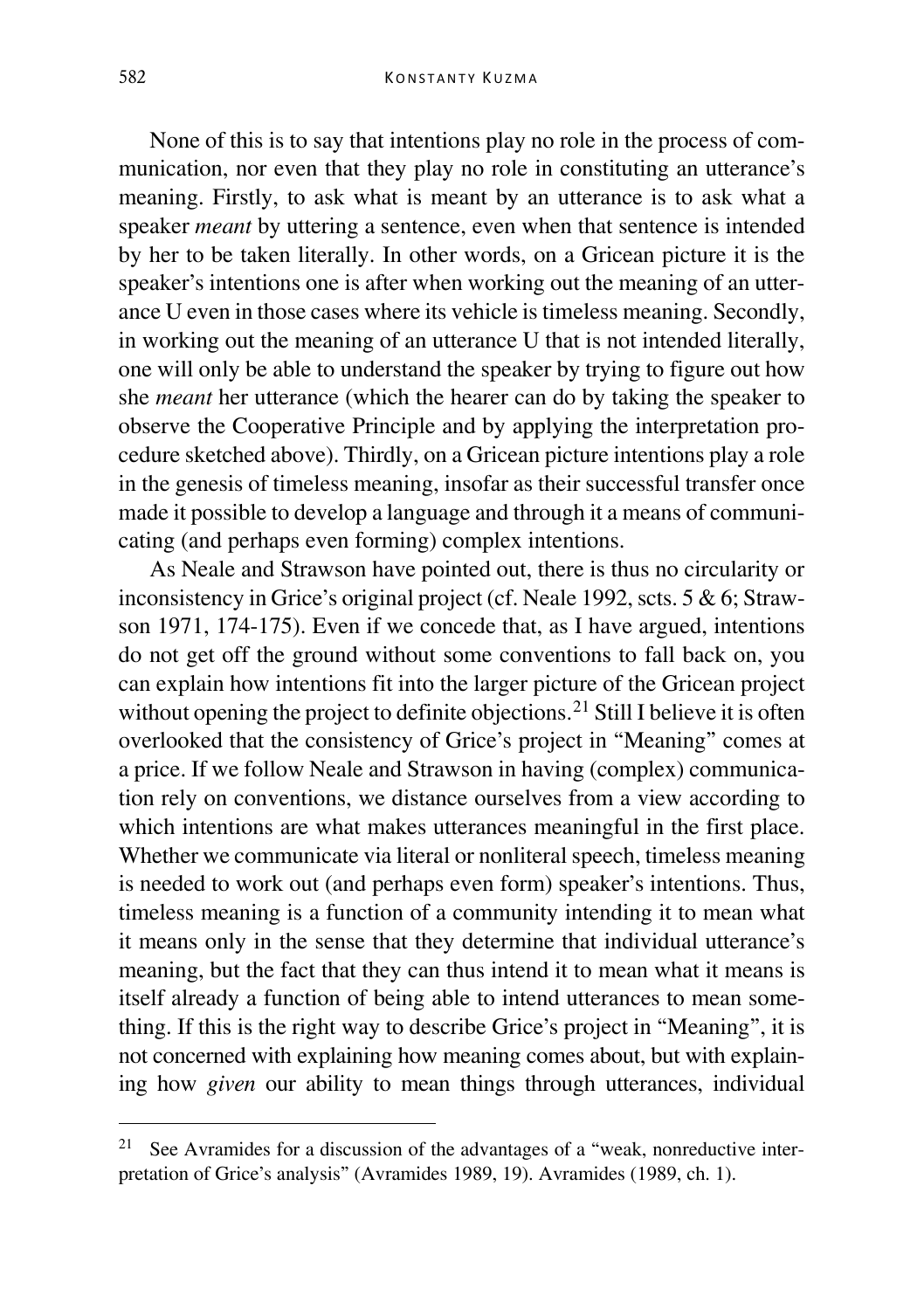utterances come to mean what they mean. In this sense, intentions are not constitutive of meaning because you cannot make sense of communication intentions independent of pre-existing meaning. The project of reducing timeless meaning to speaker's meaning without semantic remainder – which I have treated as the aim and defining feature of any intention-based semantics – cannot be pursued with the tools of "Meaning" alone.<sup>[22](#page-19-0)</sup>

Strawson explicitly addresses this objection in "Meaning and Truth". He agrees that it would be absurd to credit ourselves with "extremely complicated communication-intentions (or at least desires)" independently of "linguistic means of fulfilling those desires" (Strawson 1971, 174). And he does seem to think that a project of the Gricean sort would falter should there be nothing more to say in its favor. That said, Strawson also believes that the project only requires that you can explain conventions of communication "in terms of the notion of pre-conventional communication at a rather basic level" (Strawson 1971, 174). And this is something he deems possible along the lines of Grice's already mentioned genetic account:

Suppose an utterer achieves a pre-conventional communication success with a given audience by means of an utterance, say *x*. He has a complex intention, *vis-à-vis* the audience of the sort which counts as a communication-intention and succeeds in fulfilling that intention by uttering *x*. Let us suppose that the primary intention was such that the utterer *meant* 

<span id="page-19-0"></span> <sup>22</sup> Thus Neale's establishment of the non-circularity of Grice's project is orthogonal to my concerns. Neale seems to want to establish – pace objections that claim the contrary – "that typically the hearer must establish what *U* has said (or made as if to say) in order to establish what *U* meant; and it is by taking into account the nature and purpose of rational discourse that the hearer is able to progress (via, e.g., conversational implicature) from what *U* has said (or made as if to say) to what *U* meant" (Neale 1992, 552). It is precisely because I agree with Neale in this (see section 1 of this paper) that I see a problem for Grice. Neale does not acknowledge this issue because he appears to be concerned a) with a broadly Gricean approach (rather than "Meaning" taken in isolation), and because he seems to hold that b) Grice can get by without a strong, reductive approach. Since my paper is concerned with showing that (pace Searle) Grice's earlier approach is *not* a viable alternative to his later approaches, I treat "Meaning" in isolation, which no longer leaves open the possibility of holding on to a weak, reductive reading (since the project of "Meaning" builds on meaning fully reducing to intentional states).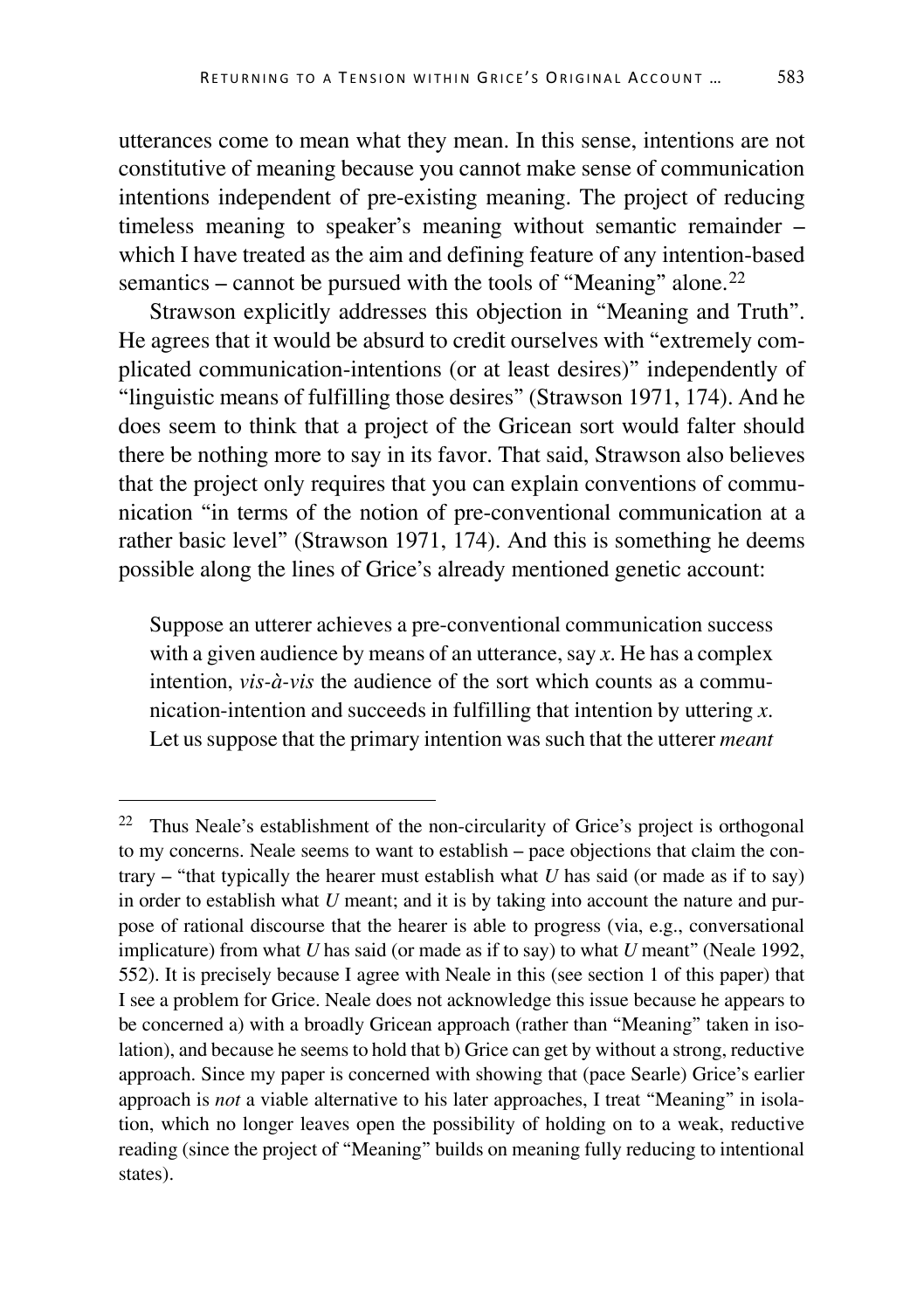that  $p$  by uttering  $x$ ; and, since, by hypothesis, he achieved a communication-success, he was so *understood* by his audience. Now if the same communication-problem presents itself later to the same utterer in relation to the same audience, the fact, known to both of them, that the utterer meant that *p* by uttering *x* before, gives the utterer a reason for uttering *x* again and the audience a reason for interpreting the utterance in the same way as before. (The reason which each has is the knowledge that the other has the knowledge which he has.) So it is easy to see how the utterance of *x* could become established as between this utterer and this audience as a means of meaning that *p*. Because it has worked, it becomes established; and then it works *because* it is established. And it is easy to see how this story could be told so as to involve not just a group of two, but a wider group. So we can have a movement from an utterer pre-conventionally meaning that  $p$  by an utterance of  $x$  to the utterance-type *x* conventionally meaning that *p* within a group and thence back to utterer-members of the group meaning that *p* by a token of the type, but now *in accordance with the conventions*. (Strawson 1971, 174-175)

This is not a *prima facie* implausible account. In fact, one could go so far as to claim that science gives us evidence of convention-fixing of the above sort, say among primates. The issue with this solution is rather that its plausibility is seriously strained when one fills in the specific details of Grice's account, which are of no concern to Strawson in "Meaning and Truth". Remember that to say that a speaker S meant something by X, according to Grice's original account that was rehearsed above, is to say that S intended the utterance of X to produce an effect in a hearer H (whether it is belief or understanding) by means of the recognition of this intention. For Strawson's argument to work as a defense of Grice's account, Strawson would be committed to claiming that the utterer in the above example is not only trying to make his hearers believe something by producing a cue (as in Grice's Herod example), but that he is trying to produce an effect in them by their recognition of his intention to that effect. This is a fairly "complex" intention to ascribe to a being with no linguistic means of fulfilling it. Does not Strawson fully embrace the feared absurdity when he credits utterers and hearers with no prior conventions of communication with being able to use their mutual "knowledge" as a "reason" for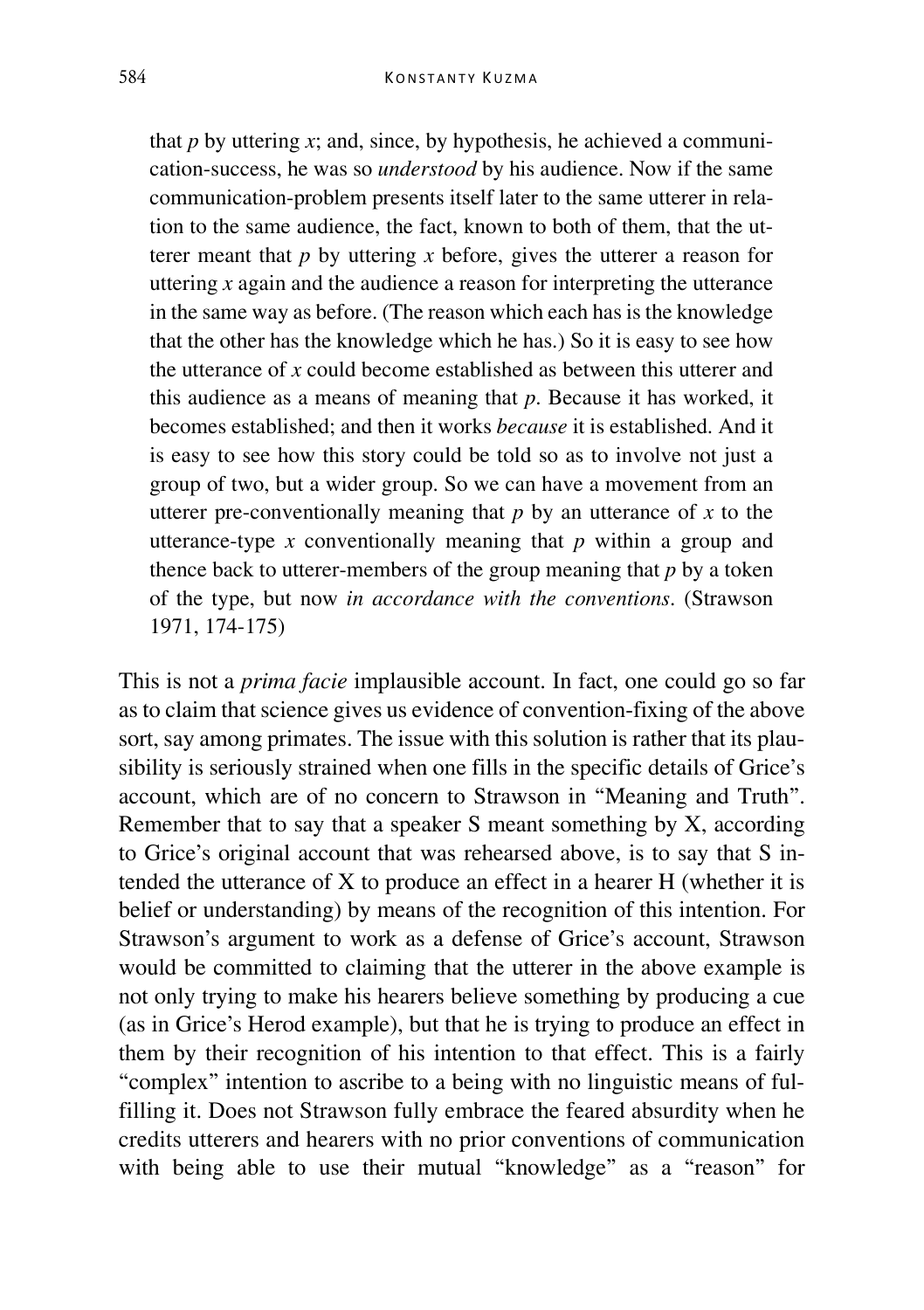"interpreting" utterances in the same way as before? While there are surely simple forms of communication that work along the broad lines sketched above, it is a stretch to couch them in such rationalistic terms (cf. Avramides 1989, 162-163). If we want to adopt a Gricean approach, communication is a deeply rational endeavor which is not instantiated by regularities among stimuli responses. Strawson's approach is just the first step in a long story about how we could get from stimuli to self-referential communication-intentions. Whatever happens when animals without language communicate, they do not communicate by wanting to get each other to understand or believe something in virtue of the recognition of that intention $23$ 

The reason why the full force of the tension I have discussed has not been appreciated, seems to be that it is usually treated as a charge of inconsistency. Neale and Strawson focus on the question whether Grice can be reinterpreted consistently, that is whether his account rests on premises that undermine the project.<sup>[24](#page-21-1)</sup> But the issue is not just whether there is a way of reinterpreting Grice consistently, but whether Grice's project can be reconstructed consistently while preserving its apparent aim. To my mind, it seems clear that Grice is interested in reducing meaning to intentions without semantic remainder rather than in merely explicating it in terms of the latter. One should keep in mind that timeless meaning, which is needed in any form of communication (even in nonliteral speech), is a function of a community of speakers intending it to mean what it means, which function

<span id="page-21-0"></span> $23$  It could be objected that this artificially creates a problem for Grice because I am here sticking to the self-reflexive intention which has in later works been dropped both by Grice himself and by most philosophers drawing on Grice to further the project in their own ways. Were it not for the self-reflexive intention, the problem would not seem to persist. Having said that, my paper is intended to problematize the original account as presented in "Meaning" and is thus orthogonal to the issue of, say, the late Grice/Schiffer amendments. My aim has been to show that Searle's calls to save the Gricean account by returning to "Meaning" and its self-reflexive intention are to be rejected.

<span id="page-21-1"></span><sup>24</sup> Neale's main concern in this regard is to show that Grice can a) account for the way in which conventional meaning plays a role in working out communicative intentions (cf. section 1 of this paper), and b) explain how the meaning of a sentence is (partly) determined by its parts. For these reasons, Neale rejects the view that Grice's account is either circular or absurd. See Neale (1992, 544, 550-552).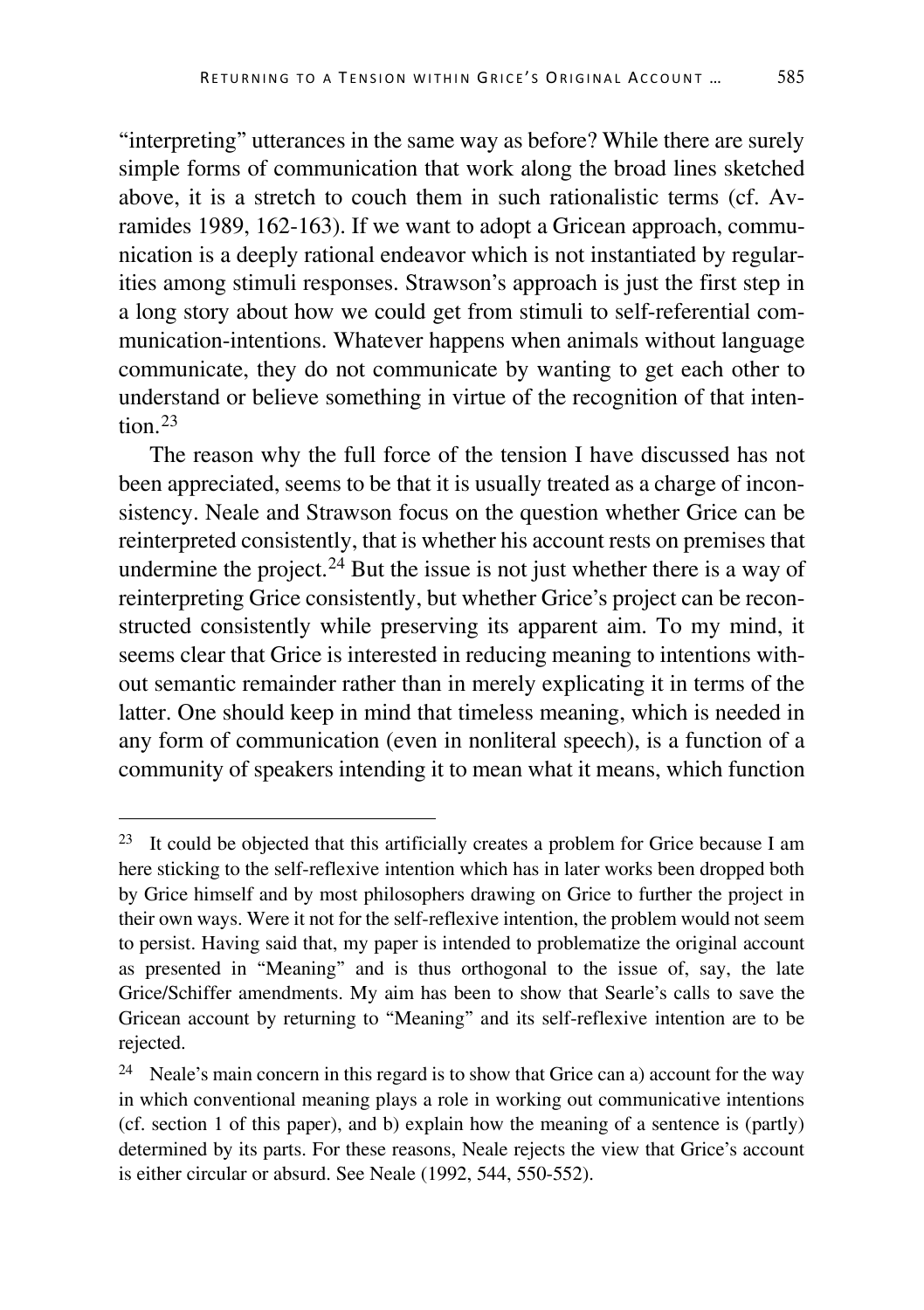is itself a function of the ability of intending utterances to mean something. In this sense, Grice's account is not really an example of an intention-based semantics, as intentions must be conceived as carriers rather than constituents of meaning. Grice's original account can explain why utterances mean what they mean (rather than meaning something else), but it cannot explain how it comes about that we can even mean things by sharing utterances.

## **3. Conclusion**

The analysis of Searle's American soldier example was meant to bring out, from the perspective of Grice's original account from "Meaning", the need and simultaneous inadequacy of having utterances rely on a shared repository of conventional meaning. If we postulate the reliance of intentions on prior meaning, we give up any hope of reducing timeless meaning to speaker's meaning without semantic remainder, and with it the project of an intention-based semantics. If we do not, we cannot explain how we can come to form or communicate complex intentions precisely because we have no rules or conventions to fall back on. The project of "Meaning" thus fails as an attempt at constructing an intention-based semantics: it is not possible to analyze timeless meaning in terms of speaker's meaning without semantic remainder, as speaker's meaning is itself reliant on prior timeless meaning. As I have tried to show, this is a serious blow to any attempts (even non-reductionist ones) at rehabilitating Grice's original account, which does indeed seem committed both to self-reflexive intentions and full analyzability of timeless meaning in terms of speaker's meaning.

#### Acknowledgments

I would like to thank Clemens Schmalhorst, Thomas Enthofer, Niklas Ernst, Jonas Hertel, and an anonymous referee for their helpful remarks and criticisms.

#### References

ARMSTRONG, D. M. (1971): Meaning and Communication. *The Philosophical Review*  80(4), 427-447.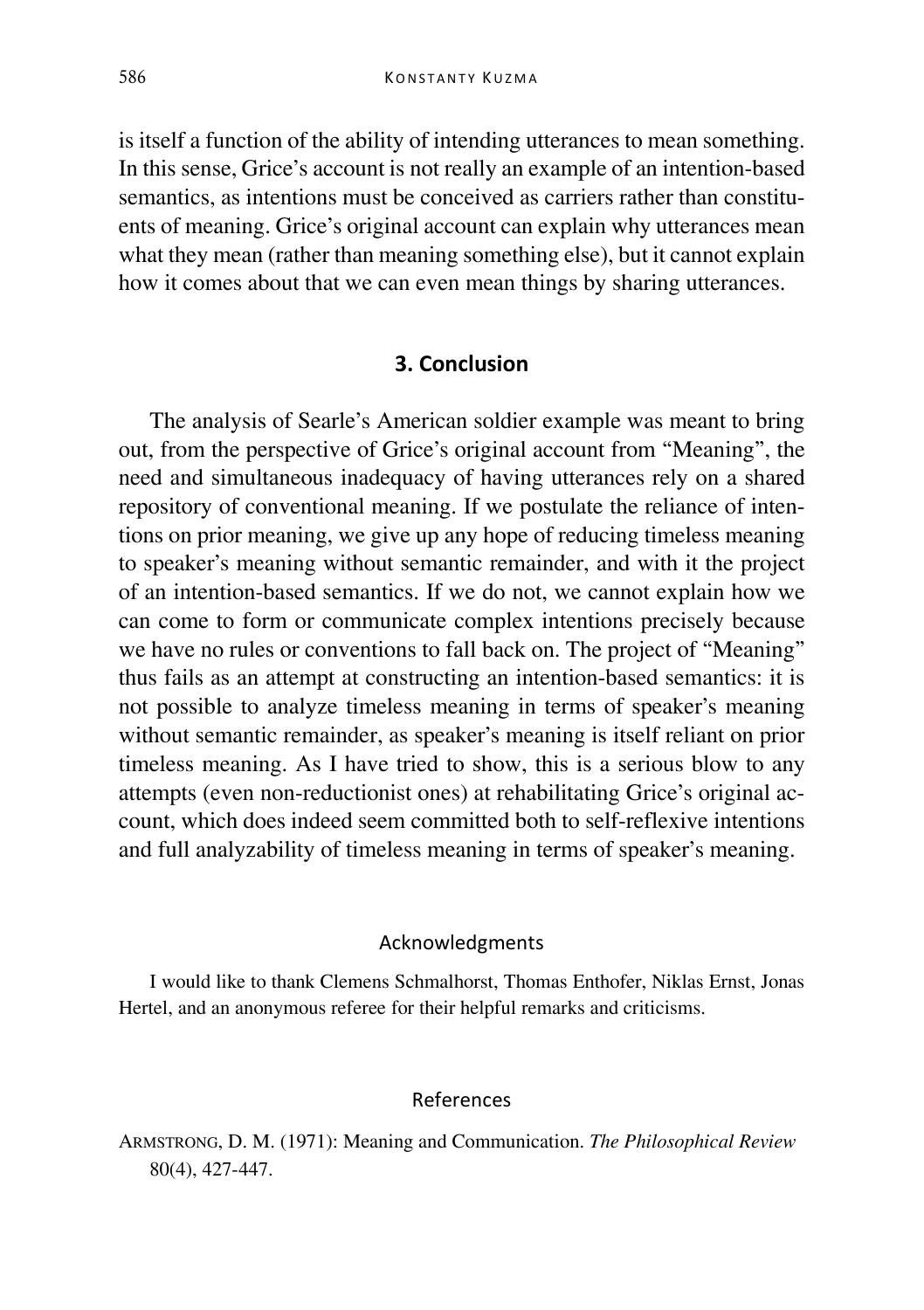- AVRAMIDES, A. (1989): *Meaning and Mind. And Examination of a Gricean Account of Language*. Cambridge MA: MIT Press.
- BENNETT, J. (1973): The Meaning-Nominalist Strategy. *Foundations of Language* 10(1), 141-168.
- BRANDOM, R. B. (1994): *Making It Explicit. Reasoning, Representing, and Discursive Commitment*. Cambridge MA: Harvard University Press.
- BURGE, T. (1979): Individualism and the Mental. *Midwest Studies in Philosophy* 4, 73-121.
- GRANDY, R. & WARNER, R. (2017): Paul Grice. In: Zalta, E. N. (ed.): *The Stanford Encyclopedia of Philosophy* (Winter 2017 Edition), <https://plato.stanford.edu/archives/win2017/entries/grice/>.
- GRICE, P. (1989a): Logic and Conversation. In: Grice, P.: *Studies in the Way of Words*. Cambridge MA: Harvard University Press, 22-40.
- GRICE, P. (1989b): Meaning. In: Grice, P.: *Studies in the Way of Words*. Cambridge MA: Harvard University Press, 213-223.
- GRICE, P. (1989c): Meaning Revisited. In: Grice, P.: *Studies in the Way of Words*. Cambridge MA: Harvard University Press, 283-303.
- GRICE, P. (1989d): Retrospective Epilogue. In: Grice, P.: *Studies in the Way of Words*. Cambridge MA: Harvard University Press, 339-385.
- GRICE, P. (1989e): Utterer's Meaning, Sentence-Meaning, and Word-Meaning. In: Grice, P.: *Studies in the Way of Words*. Cambridge MA: Harvard University Press, 117-137.
- GRICE, P. (1989f): Utterer's Meaning and Intentions. In: Grice, P.: *Studies in the Way of Words*. Cambridge MA: Harvard University Press, 86-116.
- KRIPKE, S. A. (1982): *Wittgenstein on Rules and Private Language*. Cambridge MA: Harvard University Press.
- LYCAN, W. G. (2008): *Philosophy of Language. A Contemporary Introduction*. 2. Ed. NY/London: Routledge.
- MARTINICH, A. P. (1984): *Communication and Reference*. Berlin/NY: Walter de Gruyter.
- NEALE, S. (1992): Paul Grice and the Philosophy of Language. *Linguistics and Philosophy* 15(5), 509-559.
- RECANATI, F. (1986): On Defining Communicative Intentions. *Mind & Language*  1(3), 213-242.
- SCHIFFER, S. (1972): *Meaning*. Oxford: Clarendon Press.
- SEARLE, J. R. (1969): *Speech Acts. An Essay in the Philosophy of Language*. Cambridge: Cambridge University Press.
- SEARLE, J. (2007): Grice on Meaning: 50 Years Later. *Teorema* 36(2), 9-18.